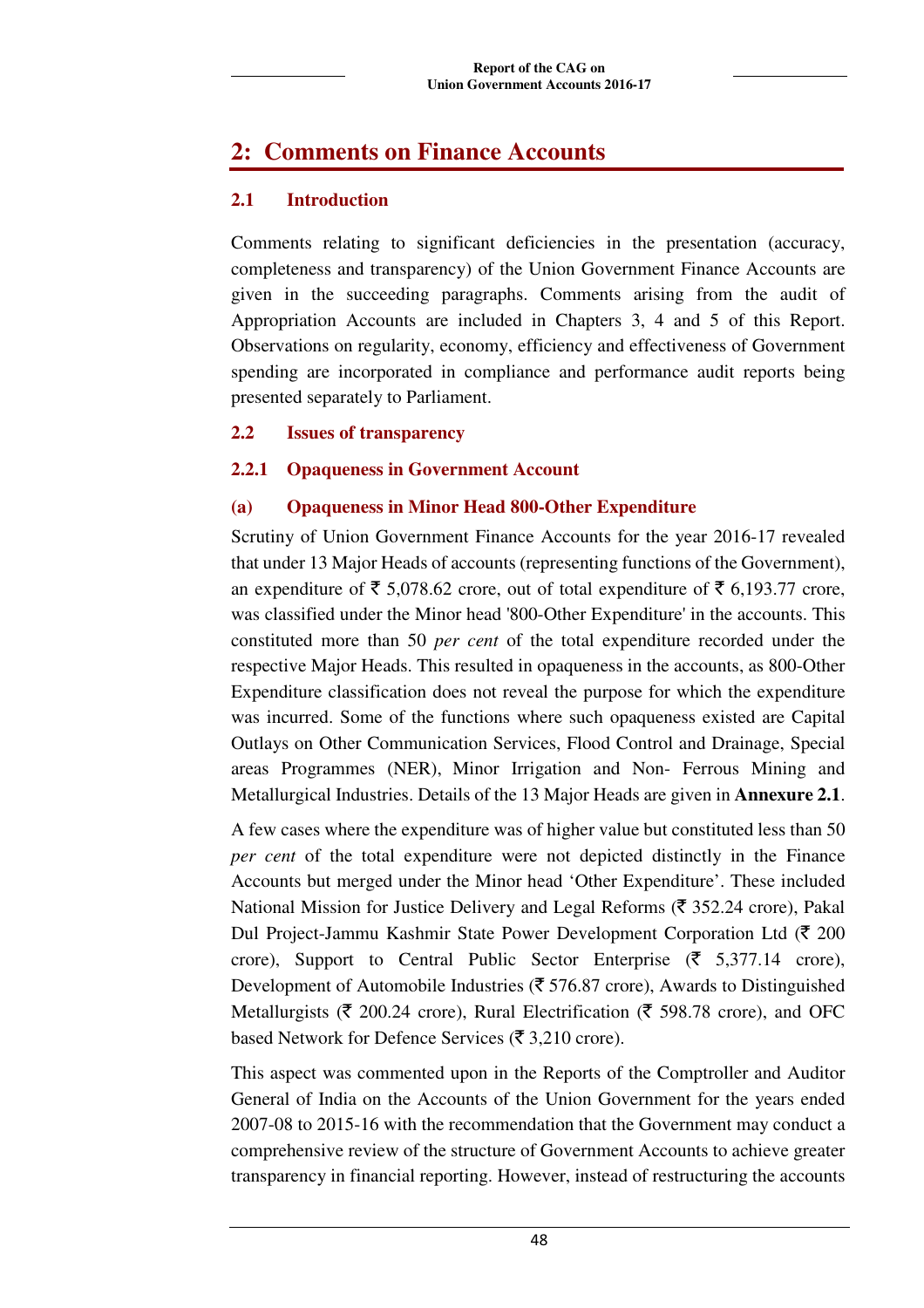to reflect the current activities of the Government by opening separate minor head for significant initiatives, the Controller General of Accounts(CGA) has inserted footnotes in the Finance Accounts, giving details of expenditure on significant initiatives merged under the Minor Head '800-Other Expenditure' as an interim measure.

#### **(b) Opaqueness in Minor Head 800-Other Receipts**

Scrutiny of Union Government Finance Accounts for the year 2016-17 revealed that under 22 Major Heads of accounts, receipts of  $\bar{\tau}$  38,520.91 crore, out of total receipt of  $\bar{\xi}$  62,046.77 crore were classified under the Minor head '800-Other Receipts'. This constitutes more than 50 *per cent* of the total receipts recorded under the respective Major Heads. This resulted in opaqueness in the accounts, as it does not bring out specific sources of revenue of the Government. Some of the functions where opaqueness in receipts exists are Defence Services-Research & Development, Other Rural Development Program, Coal & Lignite, Social Security & Welfare, Interest Receipts, Other Fiscal Services and Road Transport. Details of the 22 Major Heads are given in **Annexure 2.2**.

This aspect had been commented upon in the Report No. 34 of 2016 of the Comptroller and Auditor General of India on the Accounts of the Union Government for the year 2015-2016 with the recommendation that the Government may conduct a comprehensive review of the structure of Government Accounts and open separate minor heads for recording the transactions under significant stream of receipts for greater transparency in financial reporting.

#### **2.2.2 Public Fund lying outside Government Account**

In January 2005, the Ministry of Finance, Department of Economic Affairs (DEA) directed<sup>1</sup> all Ministries and Departments of the Government to ensure that funds of regulatory bodies were maintained in the Public Account. However, it was observed that funds of certain regulatory bodies and some funds of the Telecom Regulatory Authority of India are lying outside the Government Account as detailed below.

#### **a) Funds of Regulatory bodies lying outside Government Account**

Scrutiny of annual accounts of 14 regulatory bodies and autonomous bodies showed that these bodies had retained funds of  $\bar{\tau}$  6,064.08 crore at the end of March 2017, that had been generated through fee charges, unspent grants received from Government of India, interest accrued on Government grants, receipt of license fees and corpus fund outside the Government Account. Details of 14 regulatory bodies are given in **Annexure 2.3.**

 $\overline{a}$ 1 Government of India, Ministry of Finance, Department of Economic Affairs (Budget Division), O.M.No.F.1(30)-B(AC)/2004 dated 7 January 2005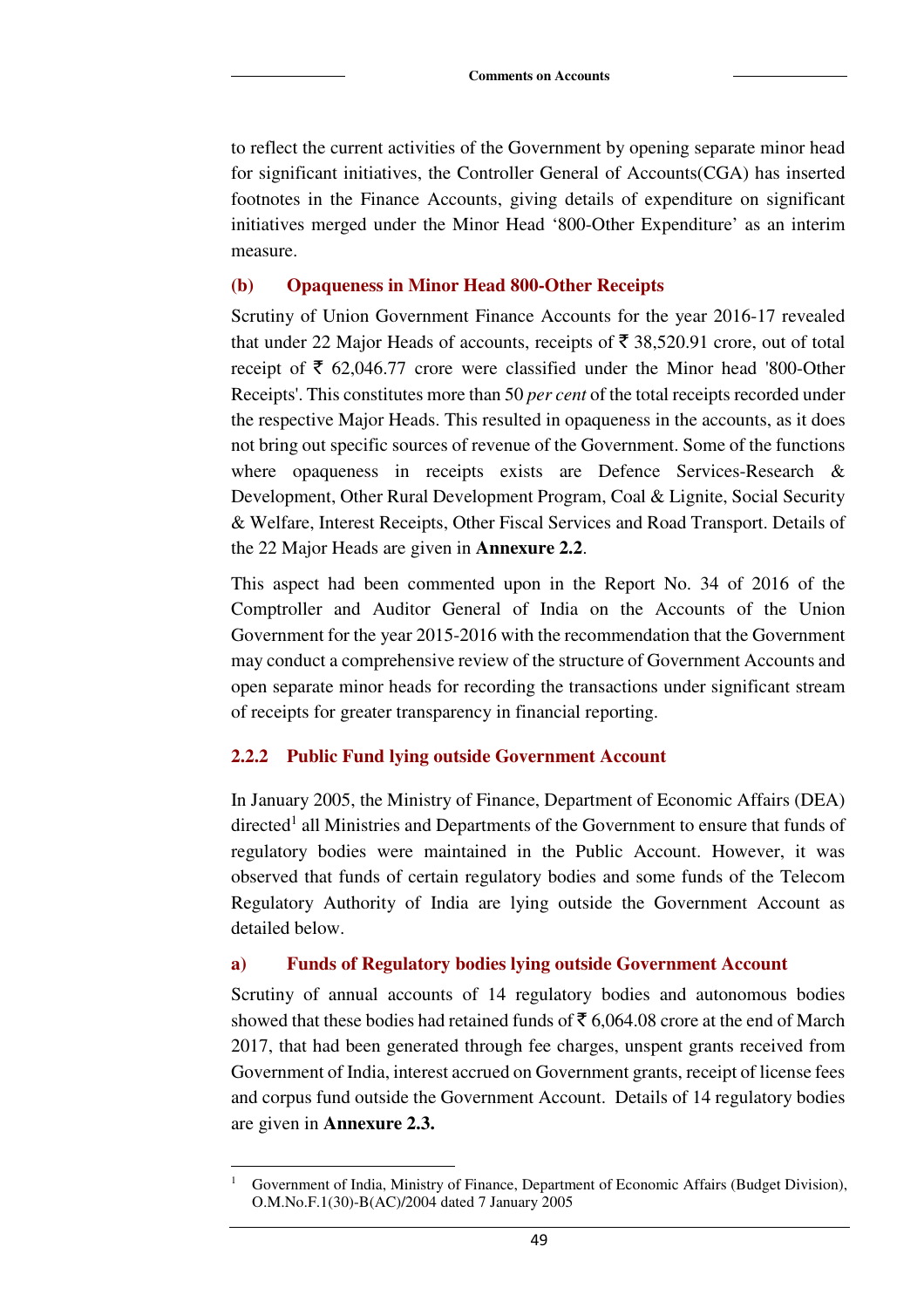Such retention of funds outside Government Account had been commented upon in the Reports of the Comptroller and Auditor General on the Accounts of the Union Government for the years ended 2007-08 to 2015-16.

The Ministry of Finance in its Action Taken Notes (ATN) stated (September 2011) that separate funds with the nomenclatures 'The Securities and Exchange Board of India (SEBI) Fund' and 'The Insurance Regulatory and Development Authority (IRDA) Fund' would be opened for SEBI and IRDA respectively under Major Head '8235-General and other Reserve Fund' in the non-interest bearing section of the Public Account of India, for operationalising the funds in the Government Account.

In respect of SEBI and IRDA, the SEBI General Fund was opened in the Public Account effective from 2013-14.

Department of Economic Affairs (DEA) in its oral submission before the Public Accounts Committee with regard to SEBI stated (January 2016) that the matter has once again been referred to the Ministry of Law for final settlement of the issue. The Chairman, SEBI, stated in October 2016 that any insistence on keeping SEBI funds in Government account would seriously undermine the autonomy of SEBI and would militate against the basic canons of governance of markets by statutory regulators as envisaged under the SEBI Act. The reply was not accepted by Audit as the CGA had created the SEBI General Fund in the Government account in June 2014 effective from 2013-14. However, the fund had not been made operational even in the accounts of 2016-17.

In July 2017, DEA in its ATN stated that as per the opinion of the Ld. Attorney General of India dated 13 October 2014, "SEBI is not obliged to remit its fund from its General Fund to the Public Fund Account under Article 266(2) of the Constitution of India. Therefore, it would not be appropriate to deviate from the legislative intent of the Parliament as elucidated in Section 14 of SEBI Act, 1992". DEA added that in order to address the issue of accumulation of huge surplus funds, the department was considering to amend the SEBI Act to the effect that surplus funds of SEBI might be transferred to the Consolidated Fund of India as in the case of RBI.

Audit noted that DEA had already taken the view of Department of Legal Affairs in July 2010 wherein Ministry of Law and Justice had opined that all funds received by SEBI are public money and all public money received on behalf of Government of India would be part of Public Account as defined under Article 266(2) of the Constitution. However, the views of the Department of Legal Affairs, Ministry of Law, on the subsequent opinion of the Ld. Attorney General was awaited.

Further, the Office Memorandum F-1(30)-B(AC)/2004 dated 7 January 2005, paragraph 2(iv) of the Ministry of Finance stipulates that "funds of regulatory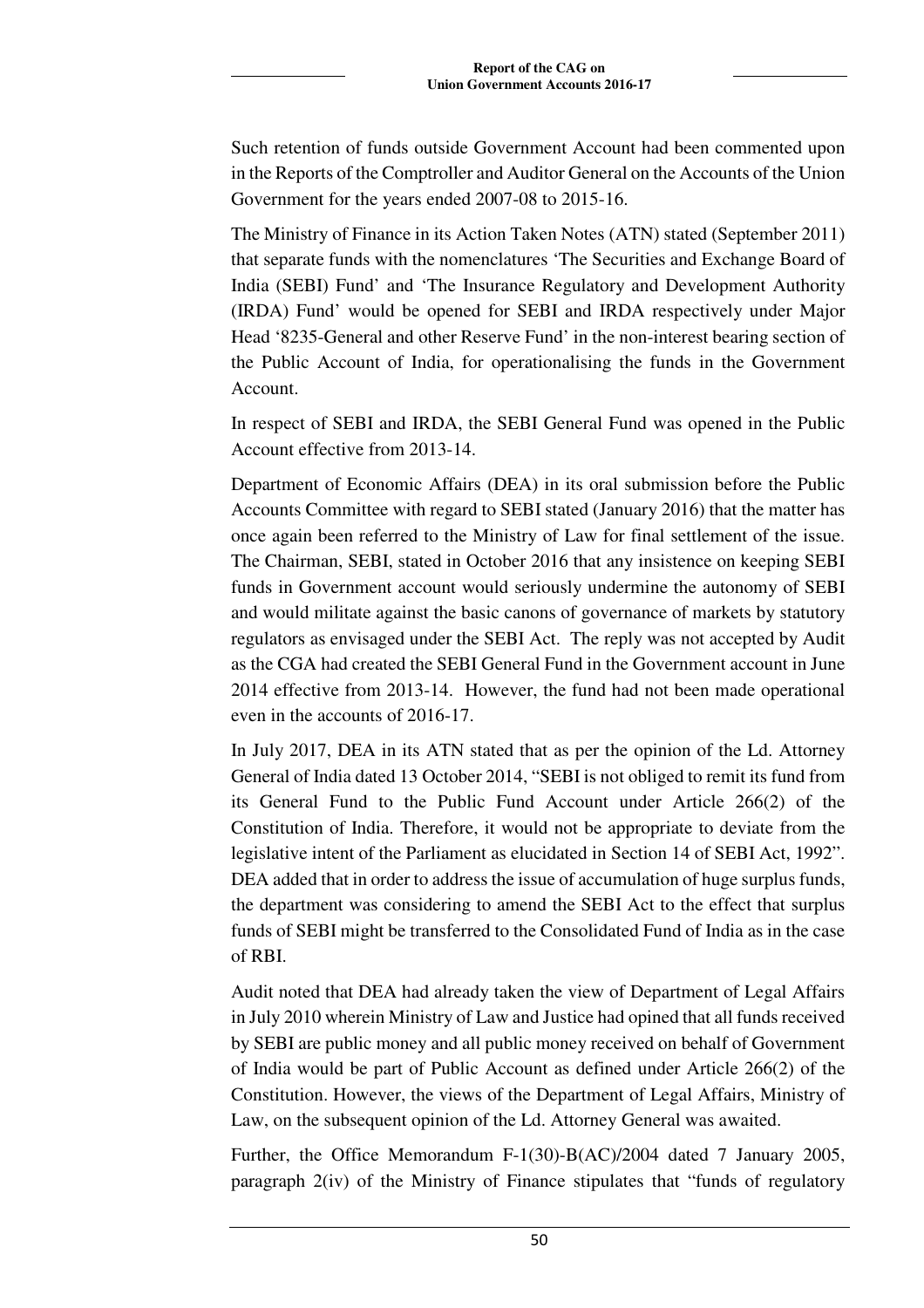bodies may also be maintained in the Public Account but operated in such a manner as will protect their independent status". As such, keeping public money outside the Government account is in violation of Government instructions and undermines Parliamentary oversight.

#### **(b) Retention of TRAI General Fund outside Government Account**

Section 22 of TRAI Act, 1997, stipulates that:

- (1) There shall be constituted a Fund to be called the Telecom Regulatory Authority of India General Fund and there shall be credited thereto:
	- (a) all grants, fees and charges received by the Authority under this Act, and
	- (b) all sums received by the Authority from such other sources as may be decided upon by the Central Government.

According to the above provision, all these sums were to be credited to the TRAI General Fund maintained by the Department of Telecommunications under Public Account.

TRAI levied and collected  $\bar{\tau}$  14.74 crore on account of penalty from telemarketers  $(\bar{\mathbf{\xi}})$  0.20 crore), customer education fee ( $\bar{\mathbf{\xi}}$  1.22 crore) and financial disincentive  $(\bar{\zeta}$  13.32 crore) during 2016-17. However, these sums were retained by the TRAI and total amount was shown as **'**Current Assets' in its accounts and credited in saving account. This resulted in understatement of receipts of Telecom Regulatory Authority of India General Fund under Public Account by  $\bar{\tau}$  14.74 crore. This issue was also pointed out in C&AG's Audit Report No. 50 of 2015 and Report No. 34 of 2016.

The Department stated (August 2017) that reference had been issued to TRAI to enquire whether the amount of fee, etc. received in financial year 2016-17 had been remitted to DoT; if not, the same would be remitted immediately to TRAI General Fund.

#### **2.3 Observations with regard to Public Account**

#### **2.3.1 Under-utilisation of Cess collected under Research & Development Cess Fund**

The Research and Development Cess Act was enacted in 1986 to provide for levy and collection of cess on all payments made for import of technology to encourage commercial application of indigenously developed technology, for adapting imported technology for wider domestic application and for matters connected therewith or incidental thereto. Section 3 of the Act provides for collection of cess at such rates not exceeding five *per cent* to be levied and collected on all payments made towards import of technology, as the Central Government may, from time to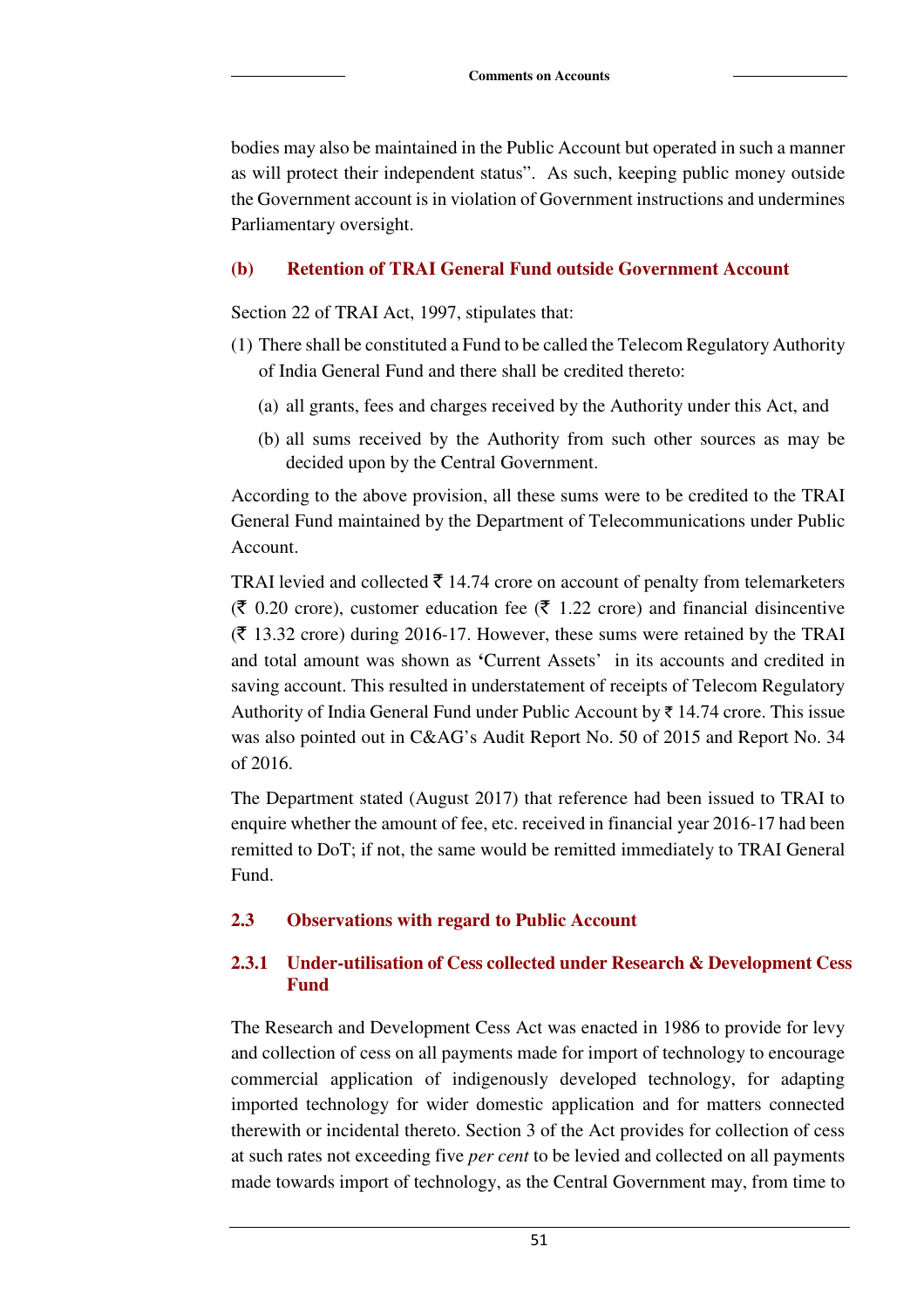time, specify, by notification, in the official Gazette. The Act enables the creation of a Fund for Technology Development and Application to be administered by Technology Development Board (TDB). The Fund is maintained outside the Government account and is credited with the grants released by the Government of India out of cess collected on the import of technology by the industrial concerns under the provisions of the Act, as amended in 1995. The Research and Development Cess collection is administered by the Department of Science & Technology. Section 4 of the Act requires the proceeds of the cess levied and collected to be credited initially to the Consolidated Fund of India and Government may, with the approval of the Parliament, pay to the Development Bank (erstwhile Industrial Development Bank of India in this case) such sums required to be utilized for the purposes of the fund.

It was observed that cess amounting to  $\bar{\tau}$  7,885.54 crore was collected during the period 1996-97 to 2016-17, out of which,  $\bar{\xi}$  609.46 crore (7.73 *per cent*) were disbursed to TDB as Grants-in-aid during the same period. In 2016-17, against a total collection of  $\bar{\tau}$  1,187.24 crore,  $\bar{\tau}$  30.30 crore, *viz* 2.55 *per cent* only was given as grant to the TDB. TDB, in turn, disbursed financial assistance and loans of  $\bar{\tau}$  1,407.49 crore to industrial concerns attempting commercial applications of indigenous technology or adapting imported technology for wide domestic applications out of the funds made available by the Government.

The matter of under-utilisation of the proceeds for the desired objectives and the levy of cess at the rate being collected had been raised in previous years' CAG's Audit Reports also.

In response, the TDB stated (June 2017) that R&D cess has not been released to TDB by the Ministry. They added that the TDB had also approached the Ministry of Science and Technology on various occasions seeking additional budget allocation from R&D Fund. However, till June 2017 no further funds had been allocated to TDB.

Non-release of R&D cess fund to the TDB has resulted in under-utilisation of cess.

# **2.3.2 Rashtriya Swachhata Kosh**

Notification of Ministry of Drinking Water and Sanitation dated 11<sup>th</sup> February, 2016, stipulates that Swachh Bharat Cess (Cess) levied at the rate of 0.5 *per cent* on all services, should be credited to a dedicated non-lapsable fund '8235.135- Rashtriya Swachhata Kosh' (RSK). It further lays down that RSK shall be maintained by the Ministry of Drinking Water and Sanitation and all proceeds of the cess shall be credited to RSK after due approval of Parliament. The proceeds of cess thus transferred to RSK will be utilised by (i) Ministry of Drinking Water and Sanitation and (ii) Ministry of Urban Development. Further, funds accruing into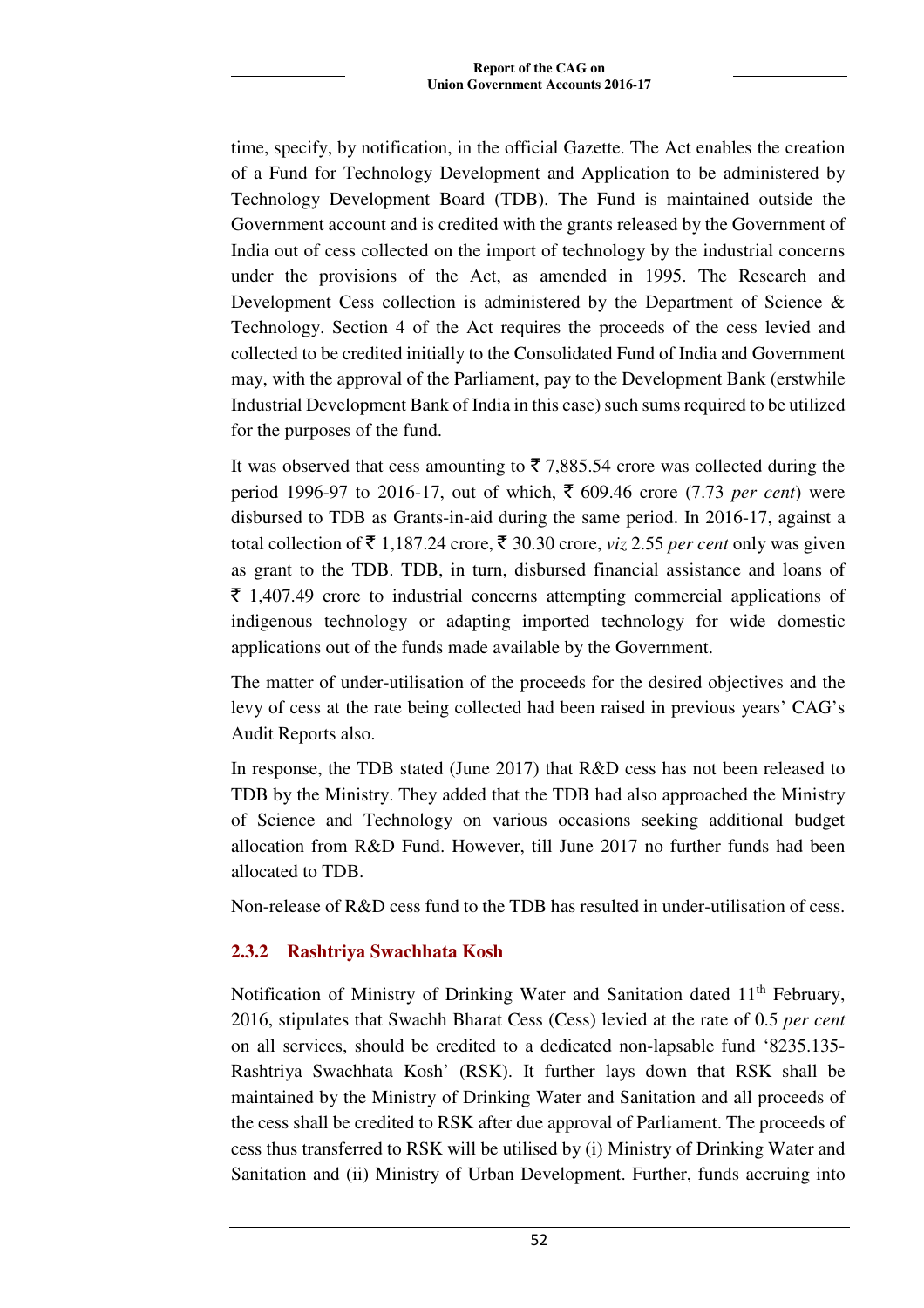RSK would be distributed between two sub-missions i.e. Swachh Bharat Mission (Gramin) and Swachh Bharat Mission (Urban) in the ratio of 80:20.

Scrutiny of Finance Accounts for the period 2015-16 and 2016-17 revealed that against the total collection of  $\bar{\mathfrak{c}}$  16,401.13 crore ( $\bar{\mathfrak{c}}$  3,925.74 crore for 2015-16 and ₹ 12,475.39 crore for 2016-17), only ₹ 12,400 crore (₹ 2,400 crore for 2015-16 and  $\bar{\xi}$  10,000 crore for 2016-17) has been credited to RSK. This has resulted in short transfer of cess proceeds of  $\bar{\mathcal{F}}$  4,001.13 crore into RSK. The rules stipulated that the resources of RSK was to be distributed in the ratio of 80:20 between Swachh Bharat Mission (Gramin) and Swachh Bharat Mission (Urban). However, the Ministry of Drinking Water and Sanitation expended the entire amount on Swachh Bharat Mission (Gramin) without leaving any provision for Swachh Bharat Mission (Urban). Further, during 2016-17, since the opening balance of the RSK was adverse by an amount of  $\bar{\tau}$  159.42 crore, expenditure of the entire amount of receipt of ₹ 12,400 crore in 2015-16 and 2016-17 resulted in ₹ 159.38 crore remaining adverse balance.

#### **2.3.3 Secondary and Higher Education Cess**

The Secondary and Higher Education Cess (SHEC) was introduced in the Finance Act, 2007, to fulfil the commitment of Secondary and Higher Education.

Scrutiny of the Union Finance Accounts for the period 2006-07 to 2016-17 revealed that a total collection of SHEC of  $\bar{\tau}$  83,497 crore has been made and is being credited in the CFI without creating any reserve fund in Public Account.

Unlike the creation of Prarambhik Siksha Kosh in the case of primary/elementary education cess, for the SHEC neither a Fund was designated to deposit the proceeds of SHEC nor were schemes identified on which the cess proceeds were to be spent. Consequently, the commitment of furthering Secondary and Higher Education Cess as envisaged in the Finance Act was not transparently ascertainable.

The matter of non-creation of Fund and non-identification of schemes was raised in previous years' Report but the trend is persistent.

# **2.3.4 National Clean Energy Fund**

National Clean Energy Fund (NCEF) was established in 2010-11 for funding research and innovative projects in clean energy technology by levying a Clean Energy Cess on coal produced in India and imported coal.

A total of  $\bar{\tau}$  53,967.23 crore was collected as Clean Energy Cess<sup>2</sup> during the years 2010-11 to 2016-17. Against this, only ` 15,483.21 crore (28.69 *per cent*) had been transferred through head of account 2810.797-Transfer to Reserve Fund to the

 $\overline{a}$ 2 MH 0038.03.112-Clean Energy Cess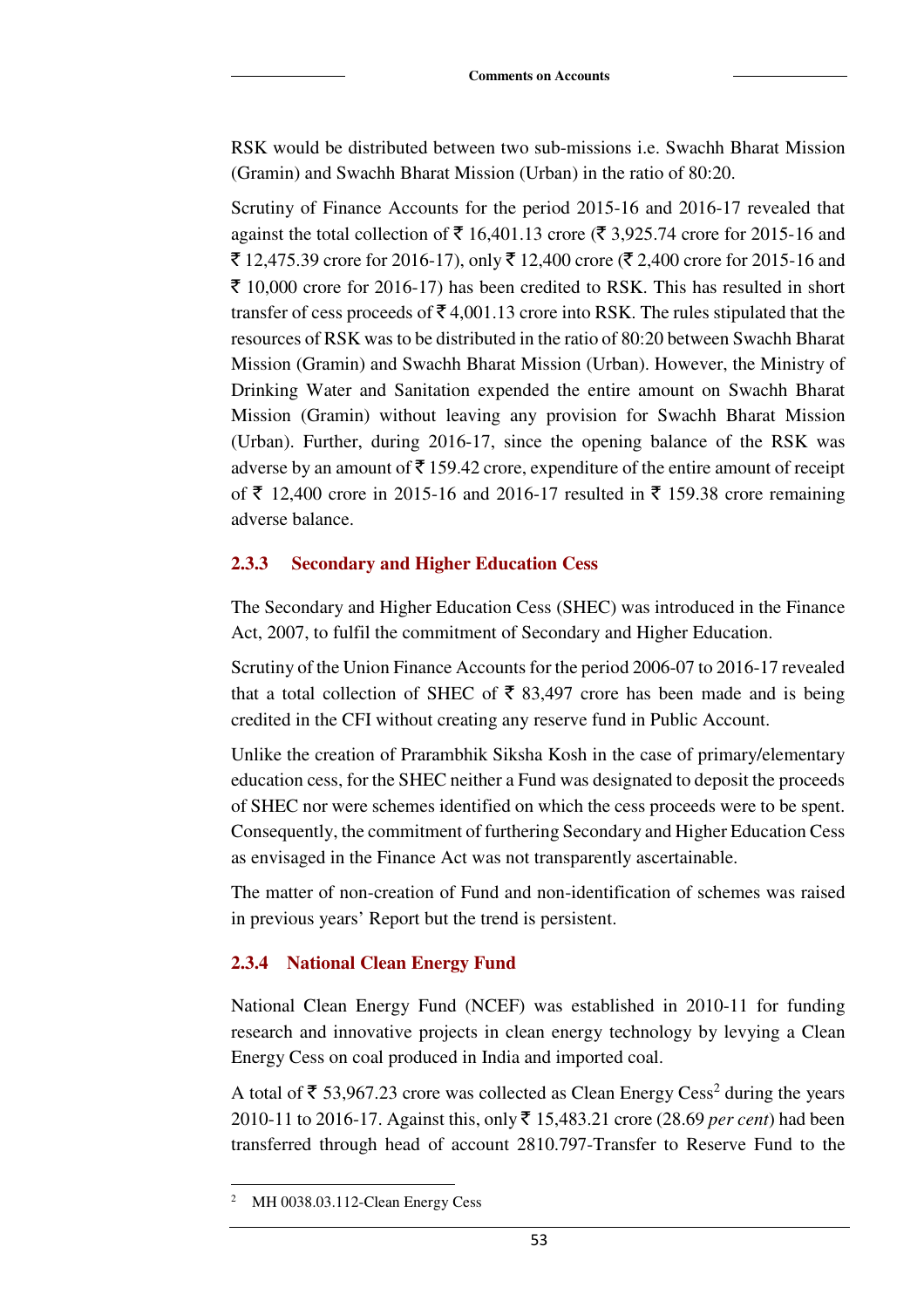National Clean Energy Fund<sup>3</sup> in the Public Account, resulting in short transfer of Cess to the earmarked Fund by  $\bar{\tau}$  38,484.02 crore (71.31 *per cent*).

The Ministry stated (August 2017) stated that the transfer to NCEF is done keeping in view the absorption/utilisation capacity of the Ministries/ Departments. The Ministry added that the Standing Committee on Finance had recommended in its Report No. 2  $(16<sup>th</sup> Lok Sabha)$  on the Demand for Grants 2014-15 to transfer the unutilised funds/funds kept idle for more than two years to Consolidated Fund of India so that these funds could be utilised for other prioritised schemes.

The above reply of the Ministry is not tenable since the funds generated through levy of clean energy cess is required to be transferred to the Fund (maintained in the Public Account of India) by making budget provision under CFI.

The issue had been pointed out in CAG's Report No. 1 of 2013, 2014, Report No. 50 of 2015 and Report No. 34 of 2016 but no perceptible action has been taken.

### **2.3.5 Short transfer of Cess to Central Road Fund (CRF)**

Para 4 of the Central Road Fund Act, 2004, stipulates that the proceeds of the cess levied under Section 3 shall first be credited to the Consolidated Fund of India, and the Central Government may, if Parliament by appropriation made by law in this behalf so provides, credit such proceeds to the CRF from time to time, after deducting the expenses of collection, for being utilized exclusively for the purposes of this Act.

Examination of Statement No. 8 of Union Government Finance Accounts for the years 2010-11 to 2016-17 revealed that against the total collection of  $\bar{\mathfrak{r}}$  2,43,081.78 crore, only  $\bar{\tau}$  1,94,951.07 crore was transferred to the CRF (Head 8224.00.101) in Public Account resulting in short transfer of  $\bar{\mathfrak{g}}$  48,130.71 crore.

Since the cess is levied for a specific purpose, the entire cess collection should be transferred to the designated Fund in the Public Account. Comment on this issue has been continuously reported in the CAG's Audit Reports No. 1 of 2013, 2014, 2015**,** CAG's Audit Report No. 50 of 2015 and Report No. 34 of 2016.

# **2.3.6 Short transfer of Cess to other earmarked funds in Public Account**

Scrutiny of Statements No. 8 and 13 of Union Government Finance Accounts for the financial year 2016-17 showed that Cess amounting to  $\bar{\xi}$  8,376.76 crore collected on certain items during the year were not transferred fully to the earmarked funds in the Public Account. The details of short transfer of cess of are given in **Table 2.1.** 

 $\overline{a}$ 3 MH 8235.129-National Clean Energy Fund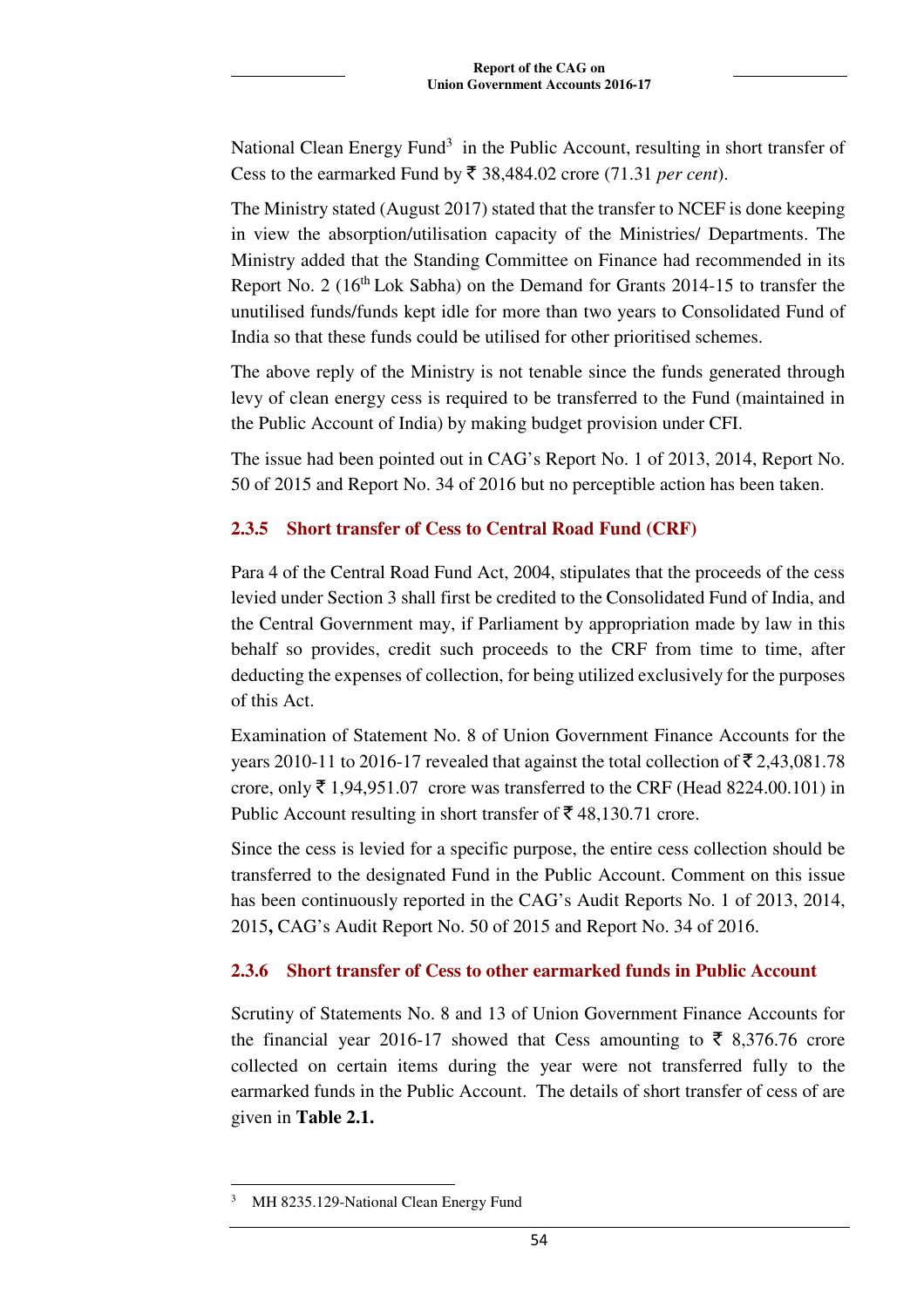| $( \bar{\mathbf{z}}$ in crore) |                                            |               |                                   |               |              |  |
|--------------------------------|--------------------------------------------|---------------|-----------------------------------|---------------|--------------|--|
| SI.                            | <b>Receipt of Cess</b>                     |               | <b>Transfer to Public Account</b> |               | <b>Short</b> |  |
| No.                            | <b>Name of</b><br><b>Cess/Receipt head</b> | <b>Amount</b> | <b>Name of Fund</b>               | <b>Amount</b> | transfer     |  |
| 1.                             | Education<br>Primary                       | 20219.88      | Prarambhik<br>Siksha Kosh         | 19732.47      | 487.41       |  |
|                                | Cess                                       |               | (8229.127)                        |               |              |  |
| 2.                             | <b>Cess on Sugar</b>                       | 2881.61       | <b>Sugar Development Fund</b>     | 2312.81       | 568.80       |  |
|                                | (0038.04.119)                              |               | (8229.00.105)                     |               |              |  |
| $\mathbf{3}$ .                 | Krishi Kalyan Cess                         | 8379.16       | Krishi Kalyan Kosh                | 3596.28       | 4782.88      |  |
|                                | (0028.507/0044.507)                        |               | (8235.00.141)                     |               |              |  |
| 4.                             | <b>Tea</b><br><b>Cess</b><br>$\Omega$      | 62.28         | Development Fund for Tea          | 0.00          | 62.28        |  |
|                                | (0038.04.103)                              |               | Sector (8229.126)                 |               |              |  |
| 5 <sub>1</sub>                 | 12475.39<br><b>Swachh Bharat Cess</b>      |               | Rashtriya Swachhata Kosh          | 10000.00      | 2475.39      |  |
|                                | (0044.506)                                 |               | (8235.135)                        |               |              |  |
|                                | <b>Total</b>                               | 44018.32      |                                   | 35641.56      | 8376.76      |  |

**Table 2.1: Short transfer of Cess** 

In case of short transfer of Krishi Kalyan Cess, the Ministry of Agriculture stated (August 2017) that due to non-approval of head of accounts under major head 2416 and 2435, the entire provision obtained in supplementary grant was surrendered. In case of short transfer of Swachh Bharat Cess, Ministry (September 2017) stated that balance amount will be transferred in 2017-18.

#### **2.3.7 Discrepancies in amounts disbursed from Reserve Fund**

All "deduct expenditure met from the Reserve Fund" appearing in the statements of recoveries in the Head-wise Appropriation Accounts should be tallied with the disbursement from the Public Account under the corresponding head of accounts in Statement No. 13 of Finance Accounts to ensure that the same amount has been recorded as expenditure therein.

| $\zeta$ in crore)                                                                                    |                                                                                                              |               |                                                                                          |               |                   |  |  |
|------------------------------------------------------------------------------------------------------|--------------------------------------------------------------------------------------------------------------|---------------|------------------------------------------------------------------------------------------|---------------|-------------------|--|--|
|                                                                                                      | <b>Amount met from the fund</b>                                                                              |               | <b>Amount disbursed from</b><br><b>Public Account</b>                                    |               |                   |  |  |
| <b>Head/Name in</b><br><b>Statement No.</b><br>9 & 10                                                |                                                                                                              | <b>Amount</b> | Name of fund                                                                             | <b>Amount</b> | <b>Difference</b> |  |  |
| Amount met from<br>Road<br>Central<br><b>Fund</b>                                                    | 3054.01.903.<br>3054.04.903,<br>3054.80.903,<br>3601.02.903,<br>3601.02.907,<br>3602.02.903,<br>5054.01.903. | 48590.38      | <b>Central Road Fund</b><br>(8224.00.101)                                                | 48974.16      | 383.78            |  |  |
| <b>Amount met from</b><br><b>National</b><br><b>Highways</b><br>Permanent<br><b>Bridges Fee Fund</b> | 5054.01.902                                                                                                  | 7572.29       | <b>National</b><br>Highways<br><b>Bridges</b><br>Permanent<br>Fees Fund<br>(8225.01.101) | 7574.63       | 2.34              |  |  |

**Table 2.2: Discrepancies in amounts disbursed from Reserve Fund** 

As brought out in **Table 2.2** above, an amount of  $\bar{\tau}$  383.78 crore and  $\bar{\tau}$  2.34 crore have been disbursed more from the Central Road Fund and the National Highways Permanent Bridges Fees Fund respectively.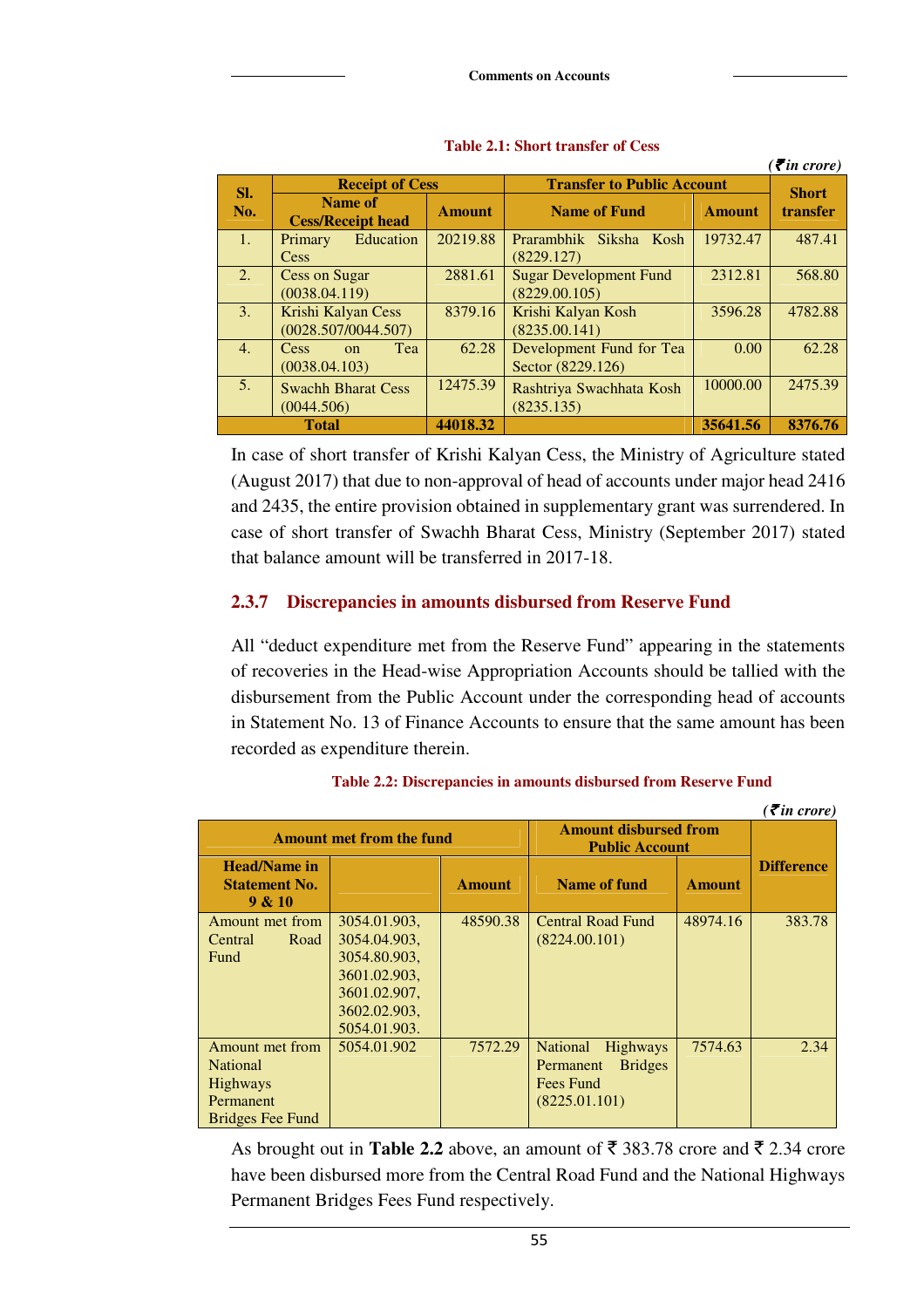Ministry of Road Transport and Highway stated (October 2017) that these were due to misclassification and would be corrected in financial year 2017-18.

# **2.3.8 Continued adverse closing balance in Beedi Workers Welfare Fund**

Beedi Workers Welfare Fund was created in the Public Account<sup>4</sup> under Beedi Workers Welfare Fund Act, 1976, to provide for the financing of measures to promote the welfare of persons engaged in beedi establishments. For this purpose, the Government introduced a cess in the form of duty of excise on manufactured beedi. The collection of cess is initially credited to the CFI and subsequently transferred through the appropriation to the Beedi Workers Welfare Fund in the Public Account.

On account of expenditure from the Fund being in excess of the receipts, the balance in the Beedi Workers Welfare Fund over the years had become adverse. The aggregate position with regard to expenditure, receipts and closing balance in the Beedi Workers Welfare Fund during the period 2012-13 to 2016-17, as disclosed in the earmarked Fund account appended with Appropriation Account of the Ministry of Labour and Employment, is shown in **Chart 2.1**.



**Chart 2.1: Continued adverse closing balance in Beedi Workers Welfare Fund** 

The chart above indicates that there was continuous adverse closing balance in the Fund during the period 2012-13 to 2016-17, which increased from (-) ₹ 200.46 crore in 2012-13 to (-) ₹ 210.97 crore in 2016-17.

This matter was also commented in the Report of the Comptroller and Auditor General on the Accounts of the Union Government for the years ended 2011-12 to 2015-16.

 $\overline{a}$ 4 MH 8229.200 – Other Development and Welfare Fund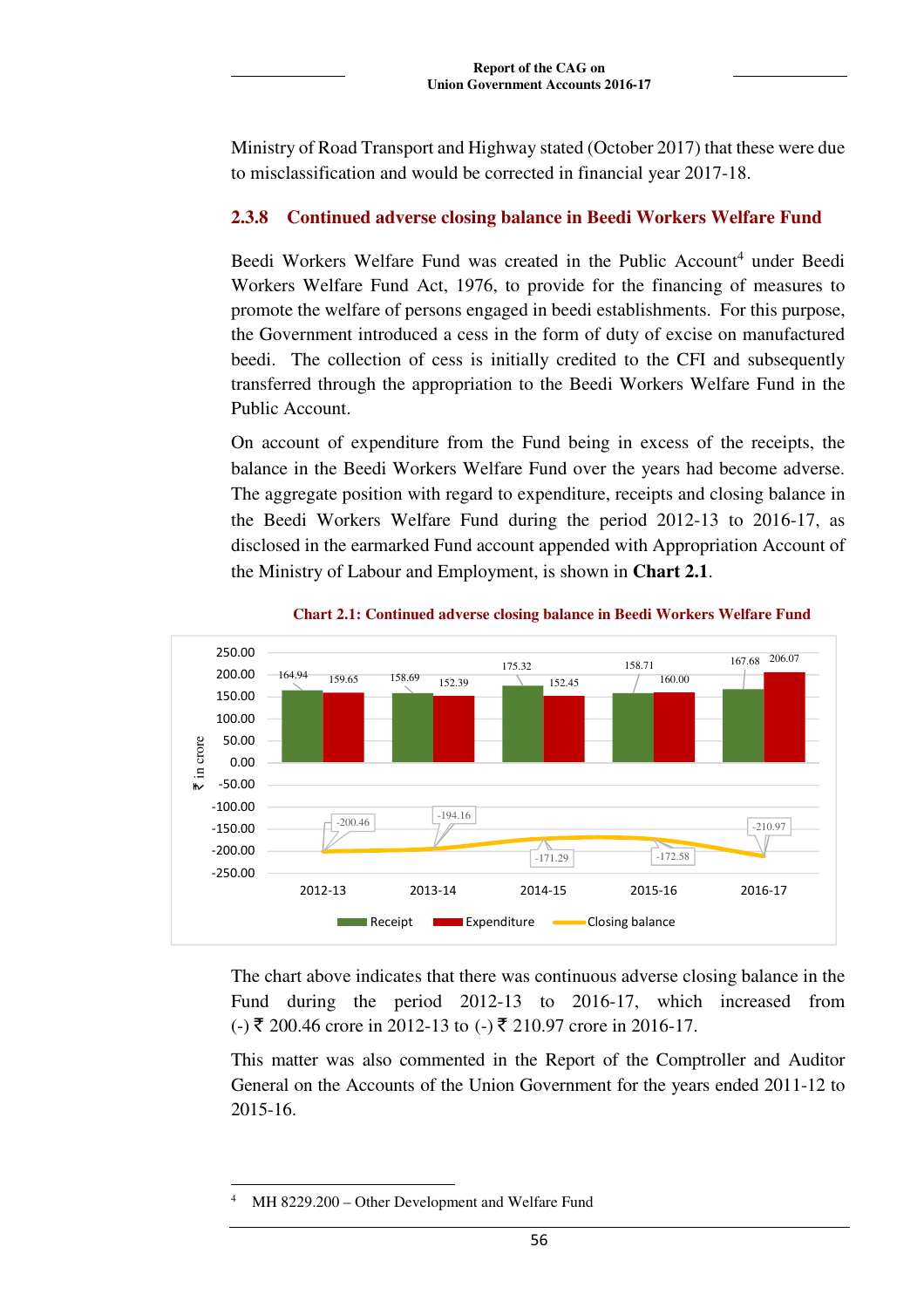Ministry admitted in its reply (June 2017) that the adverse balance under this fund was due to higher provision in expenditure than receipts.

#### **2.3.9 Very old balances under '6001.106-Compensation and other Bonds'**

Scrutiny of Statements No. 14 and 14-A of Finance Accounts for the year 2016-17 revealed that an amount of  $\bar{\xi}$  19.21 crore was lying under 'Compensation and Other Bond Suspense Accounts' in Statements No. 14-A, out of which, an amount of  $\bar{\xi}$  2.36 crore pertaining to the years 1965 or before had been appearing against various types of bonds as shown in **Table 2.3**.

#### **Table 2.3: Very old balances under '6001-106-Compensation and other Bonds'**

|                |                                       | $( \bar{\mathbf{z}}$ in crore)        |
|----------------|---------------------------------------|---------------------------------------|
| <b>Sl. No.</b> | <b>Name of Bonds</b>                  | <b>Credit Balance as on 31-3-2017</b> |
| 1.             | PP Bonds 1963                         | 0.57                                  |
| 2.             | PP Bonds 1964                         | 0.61                                  |
| 3.             | 5 year Interest free prize Bonds 1965 | 1.18                                  |
|                | <b>Total</b>                          | 2.36                                  |

The Department of Posts stated (August 2017) that these were very old balances appearing in Finance Accounts and were a part of compensation and bonds under the credit head '6001.106-Internal Debt-Compensation and other Bond' of Central Government. Further, the details of the bonds were not available.

The reply is not acceptable as unclaimed balances of these bonds are usually retained in Government Accounts for 20 years from the date of their maturity after which the balances are transferred to Revenue by credit to the head '0075.800- Miscellaneous General Services-Other Receipts'. Corrective action should have been taken by the department for settlement of these old balances.

#### **2.4 Data Integrity and Reconciliation Issues**

#### **2.4.1 Transfer of** ` **6,927 crore to CFI without Cabinet Approval**

Point 8 under heading 'Disposal of the Business of the Government of India' in Section 1: 'Some introductory Issues' of "Handbook on writing Cabinet Notes" published by the Government of India, Cabinet Secretariat, stipulates that proposals to vary or reverse a decision previously taken by the Cabinet are required to be placed before the Cabinet.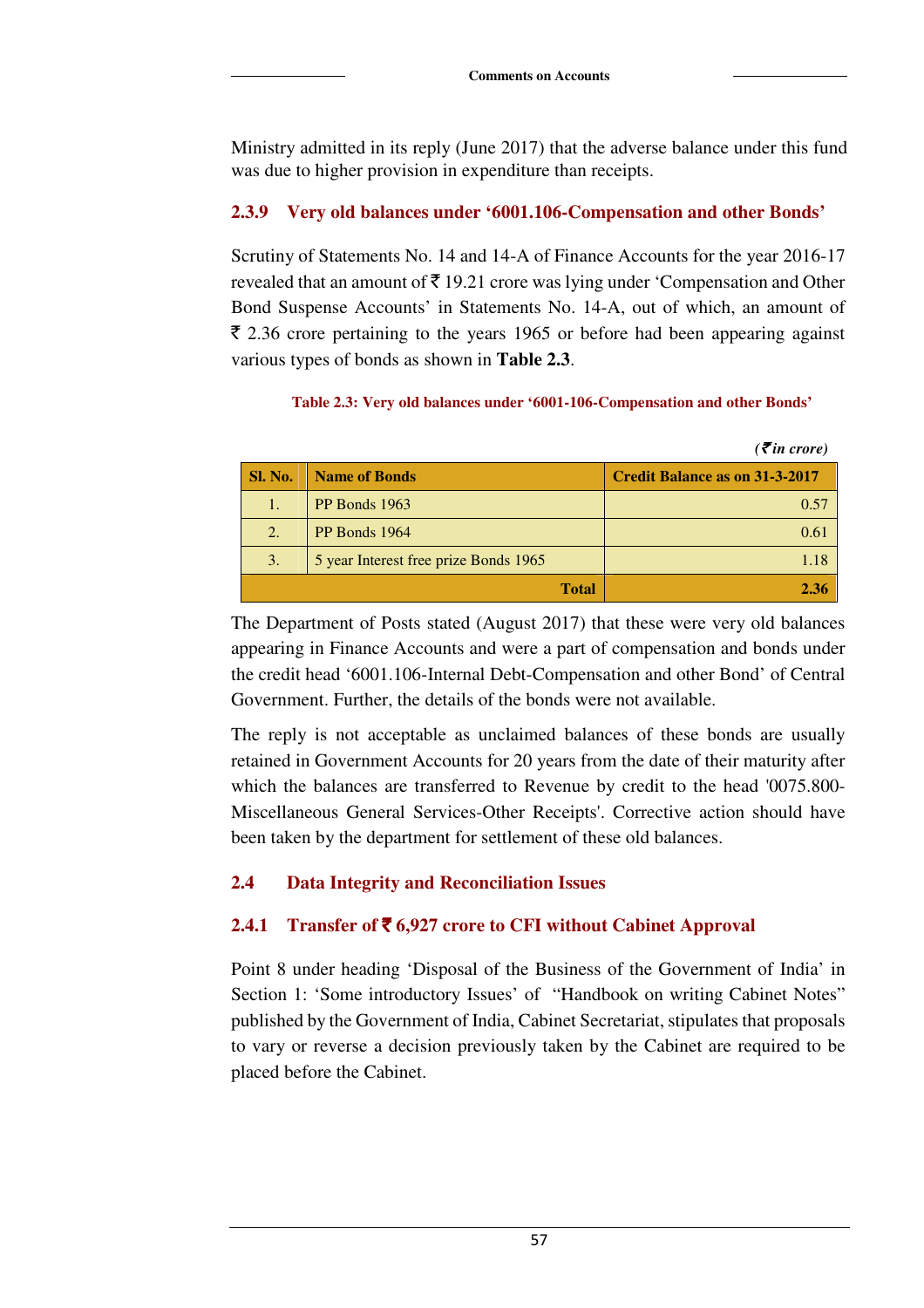### **(a) Transfer of** ` **5,000 crore relating to the Security Redemption Fund to CFI**

The Union Government had invested  $\bar{\tau}$  9,996 crore in the rights issue of the State Bank of India (SBI) in the financial year 2007-08. Instead of cash draw down, the Government created a liability in the Public Account by issuing special securities (under the Major Head 8012.00.120-Special Securities issued to Nationalized Banks). These securities were to be redeemed at a future date by creation of a 'Security Redemption Fund'(SRF) by transferring funds from the Consolidated Fund of India (MH 3465.01.797 – Transfer to Reserve Fund) to the Public Account.

During the years 2008-09 to 2015-16, an annual sum of  $\bar{\xi}$  625 crore had been booked as expenditure on account of contribution to the Security Redemption Fund. The cumulative balance of  $\bar{\tau}$  5,000 crore was kept under Suspense Head. The funds were not credited to SRF in the Public Account despite being pointed out in C&AG Audit Reports for the years 2011-12, 2013-14, 2014-15 and 2015-16.

The Ministry of Finance, Department of Financial Services, in its ATN stated (May 2017) that SRF was to be created in the Public Account of India towards redemption of securities issued to SBI against subscription to the Rights Issue of equity shares in the Bank. The SRF was not formally constituted in the Public Account for want of authorized Head of Account. It added that the Controller General of Accounts (CGA) had not agreed to the creation of the fund in Public Account stating that creation of separate fund for redemption of securities may not be required as this fund will create another credit liability and therefore suggested that redemption can take place from Public Accounts directly. Budget Division of DEA (March 2017) proposed to the Chief Controller of Accounts to write back the entire cumulative balance of  $\bar{\mathcal{F}}$  5,000 crore from Public Account to Consolidated Fund of India in the current financial year and also requested to credit the amount kept under the Suspense head in the CFI under the Major Head 1475 – Other General Economic Services.

Scrutiny of the accounts revealed that DEA booked the entire amount as revenue receipt under Major Head '1475.00.800- Other General Economic Services- as Other Receipt' during the year 2016-17. The action of the DEA is not acceptable as CGA had suggested to redeem securities directly from Public Account without creation of separate fund for such redemption. It had not recommended to write back the entire cumulative balance of  $\bar{\tau}$  5,000 crore from Public Account to CFI.

Moreover, the decision to write back the cumulative balance from Public Account of India to Consolidated Fund was not in line with the Cabinet decision (November 2007) where it was decided that amount available in the Fund on the date of maturity of SLR, would be utilized for redemption of these securities.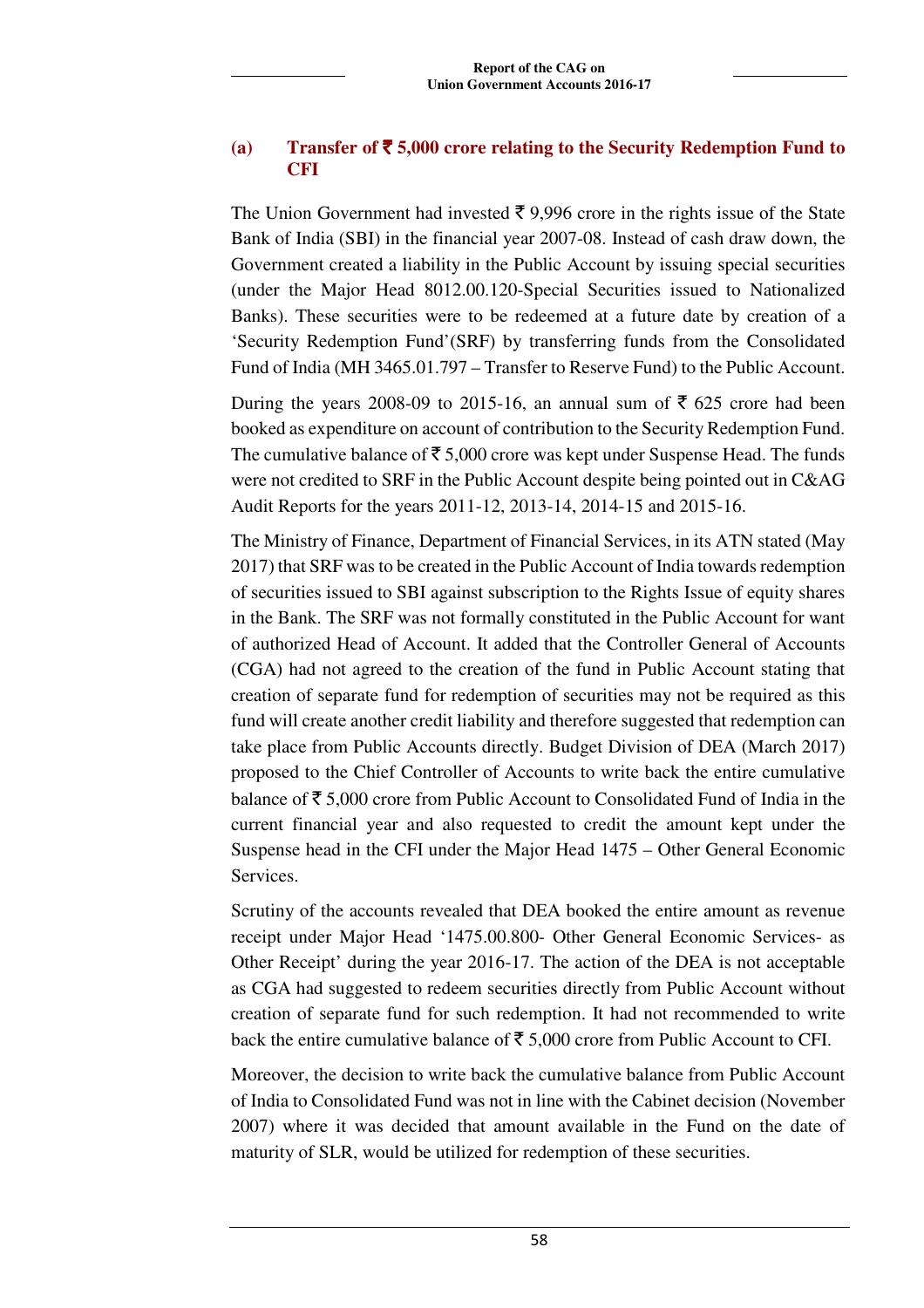### **(b) Transfer of** ` **1,927 crore relating to the National Social Security Fund to CFI**

As a follow up to 'The Un-organized Sector Workers' Social Security Act, 2008', a National Social Security Fund (NSSF) for un-organized sector workers was set up in 2010-11 with an initial allocation of  $\bar{\tau}$  1,000 crore. The Ministry of Labour & Employment was the nodal Ministry for implementing the budget announcement on NSSF. The fund was to be used for schemes formulated for welfare of unorganised sector workers. A Committee was constituted for recommending the schemes to be funded from the NSSF.

The fund was to be transferred from the CFI to the NSSF in the Public Account under the Major Head 8235-'General and other Reserve Funds' in the sub head 128 –'National Social Security Fund for Un-organised Sector Workers'. The amount recommended by the Committee for administering schemes and approved by the Cabinet / Cabinet Committee on Economic Affairs (CCEA) was to be provided in the Demand for Grants of different Ministries/Departments against the identified schemes. The amount so provided for particular schemes was to be drawn from NSSF by the concerned Ministry and classified under the functional head.

Scrutiny revealed that no budget provision for NSSF was made during the year 2016-17. Funds lying in the NSSF could not be utilized since its inception, i.e. 2010-11 to 2015-16, and unutilized fund accumulated to  $\bar{\tau}$  1,927 crore.

Audit observed that during the year 2016-17, the entire unutilized/accumulated amount of  $\bar{\tau}$  1,927 crore lying in Public Account under NSSF was written back to CFI in March 2017 by the Department of Economic Affairs and was credited to the Minor Head '0235.60.800- Social Security and Welfare-Other Receipts'. In this regard, the DEA was asked to inform whether approval of the Cabinet was obtained before the amount of  $\bar{\tau}$  1,927 crore was written back to CFI. Their reply was awaited.

# **2.4.2 Improper accounting procedure for writing back from Reserve Funds**

The Union Government has decided to transfer the balances from Reserve Funds to CFI. In the case of Mines Welfare Fund and Cine Workers Welfare Fund, the funds have been closed owing to abolition of cesses.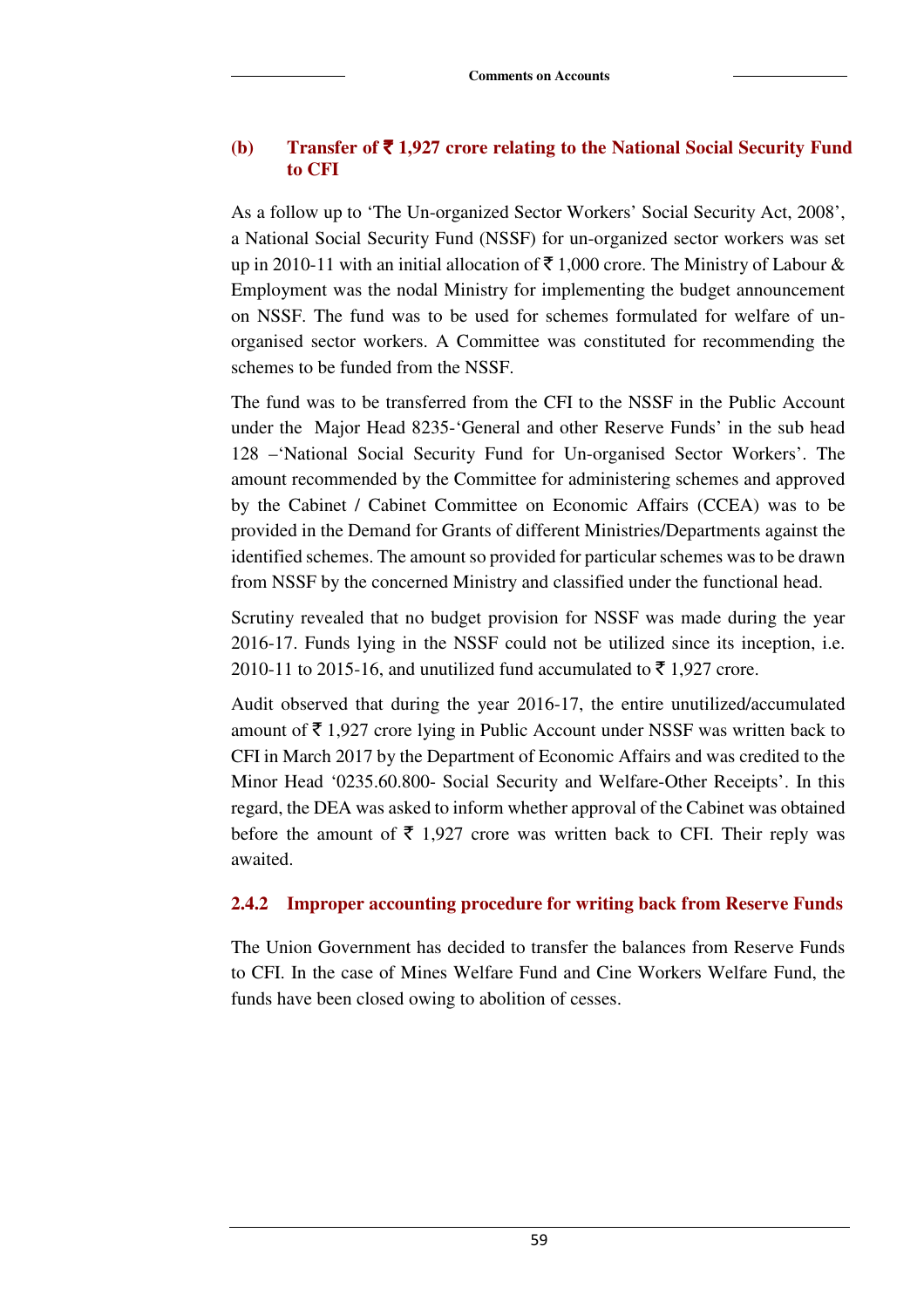|                  |                                                                                          |                                            |                                                 | $\left($ <i>₹in crore</i> )                                                                                                                                                   |
|------------------|------------------------------------------------------------------------------------------|--------------------------------------------|-------------------------------------------------|-------------------------------------------------------------------------------------------------------------------------------------------------------------------------------|
| <b>SI</b><br>No. | <b>Fund</b>                                                                              | <b>Receipt</b><br><b>During</b><br>2016-17 | <b>Disbursement</b><br><b>During</b><br>2016-17 | <b>Remark</b>                                                                                                                                                                 |
| 1 <sub>1</sub>   | 8229.114-Mines<br><b>Welfare Fund</b>                                                    | $-314.55$                                  | 22.44                                           | An amount of $\bar{\xi}$ 336.99 crore<br>$(\bar{\zeta}$ 314.55 crore through minus<br>receipt and ₹ 22.44 crore through<br>disbursement) was credited to CFI.                 |
| 2.               | 8229.115-Cine<br>Workers<br><b>Welfare Fund</b>                                          | $-6.44$                                    | 0.95                                            | An amount of $\bar{\mathbf{z}}$ 7.39 crore ( $\bar{\mathbf{z}}$ 6.44<br>crore through minus receipt and<br>$\bar{z}$ 0.95 crore through disbursement)<br>was credited to CFI. |
| 3.               | 8235.113-<br><b>National</b><br><b>Renewal Fund</b>                                      | $-17.70$                                   | 0.00 <sub>1</sub>                               | An amount of $\bar{\xi}$ 17.70<br>crore<br>through minus receipt was credited<br>to CFI under head 0852.                                                                      |
| $\mathbf{4}$ .   | 8235.128-<br><b>National Social</b><br><b>Security Fund</b><br>for Unorganised<br>Labour | 0.00                                       | 1927.00                                         | An amount of $\bar{\tau}$ 1,927 crore<br>through disbursement was credited<br>to CFI.                                                                                         |
| 5 <sub>1</sub>   | 8235.200-Other<br><b>Funds</b>                                                           | 0.00                                       | 1500.00                                         | An amount of $\bar{\tau}$ 1,500 crore<br>through disbursement was credited<br>to CFI under head 0235.60.800.                                                                  |
|                  | <b>Total</b>                                                                             | -338.69                                    | 3450.39                                         |                                                                                                                                                                               |

#### **Table 2.4: Improper accounting procedure for writing back from Reserve Funds**

As brought out in **Table 2.4**, an amount of  $\bar{\tau}$  3,789.08 crore ( $\bar{\tau}$  338.69 crore +  $\bar{\xi}$  3,450.39 crore) was transferred back from reserve funds in Public Account through minus receipt as well as disbursement and shown as non-tax receipt to the Union Government during 2016-17. Thus, accounting authorities have adopted two different procedure for transfer of funds.

CGA stated (September 2017) that there was no specific accounting procedure as such for refund from the Public Account to the CFI. The case was dealt with on case to case basis in the Ministry/Departments in consultation with DEA, Ministry of Finance.

# **2.4.3 Dormant Reserve Funds and Deposits**

Funds and Deposits form a part of the Public Account wherein the transactions in respect of which Government incurs a liability to repay the moneys received and the repayments thereof are recorded. Creation of Reserve Fund generally involves transfer of sum from the Consolidated Fund of India into Public Account to be utilised for specific purposes. On the other hand, deposits of the Government is made by the depositor as a security and/or to get some work executed by the Government on behalf of the depositor. Dormant funds/deposits constitute those funds or deposits which are not in operation for a long period of time and might have outlived their utility. Such dormant funds/deposits in the Public Account need to be closed and the balances therein transferred back to Consolidated Fund of India.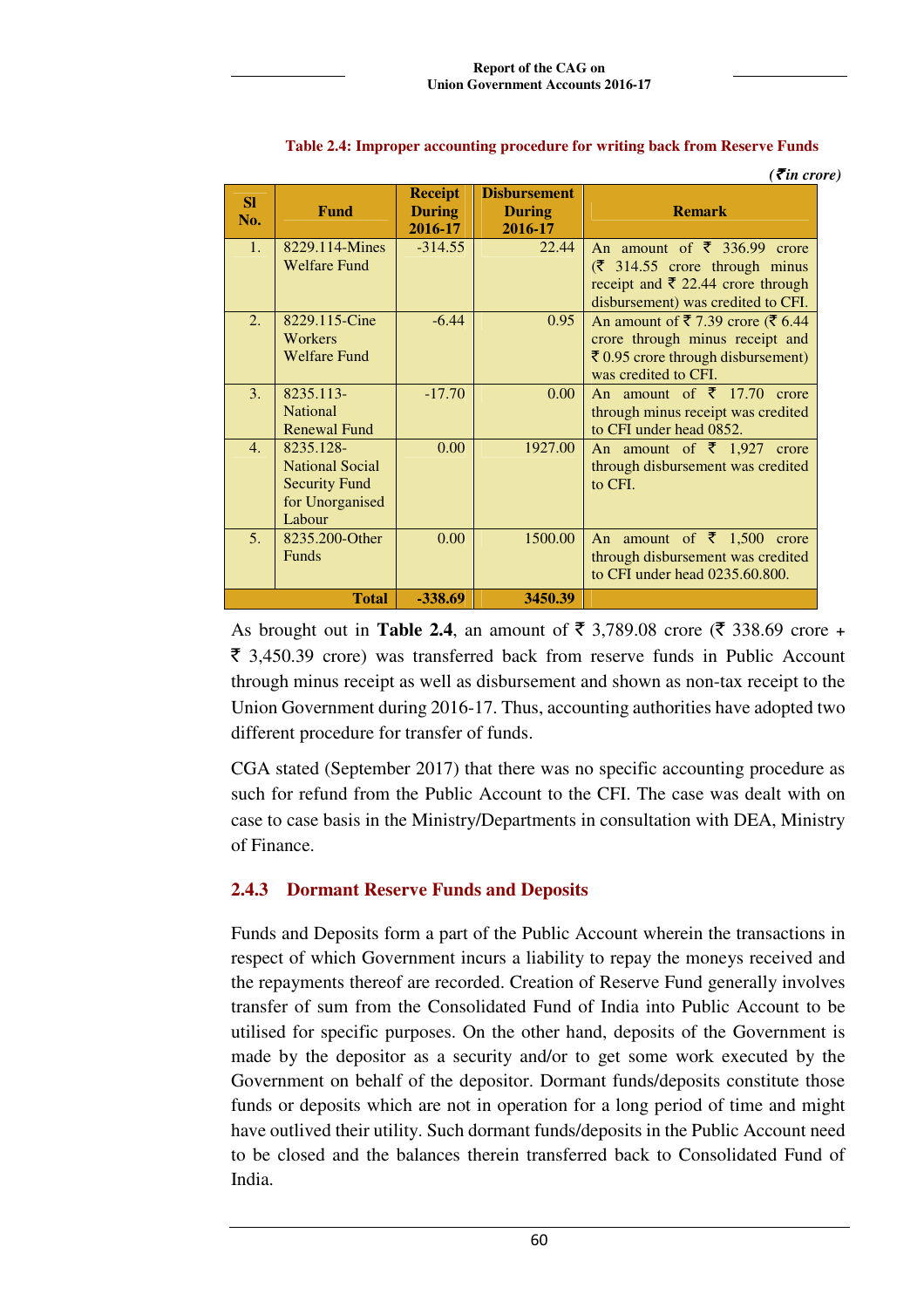Scrutiny of Finance Accounts showed that 40 funds/deposits<sup>5</sup> having aggregate balance of  $\bar{\tau}$  703.68 crore at the end of 2016-17, as contained in **Annexure 2.4**, were lying dormant for period ranging from eight to 28 years. In most of the cases, small balances are lying and their continuance does not appear to serve any purpose. These cases need to be reviewed and considered for closure by crediting the balances to the Consolidated Fund of India.

The CGA stated (September 2017) that it had been writing to the concerned accounting authorities. Ministry of Home affairs, Ministry of Agriculture and Farmer Welfare and Department of CAAA have accepted the cases of dormant Reserve Funds.

#### **2.4.4 Other discrepancies**

#### **2.4.4.1 Discrepancies in Guarantee Fees**

Under Article 292 of the Constitution, the Union Government may give guarantees within such limits, if any, as may be fixed by Parliament by law on behalf of Government Companies/Corporations, Railways, UTs/States Government, local bodies, etc. Against these guarantees, Union Government receives guarantee commission/fee from the Guarantee.

#### **(a) Mismatch in depiction of Guarantee Fees**

Statement No. 4 shows a sum of  $\bar{\tau}$  983.12 crore as guarantee commission/fees received during 2016-17 whereas Statement No. 8 depicts a figure of  $\bar{\tau}$  988.53 crore, under head 0075.108-Guarantee fee.

CGA replied (September 2017) that difference in guarantee fee between Statement No. 4 and Statement No.8 is due to difference in figures provided by Ministry of Power and matter has been taken up with the Ministry of Power.

#### **(b) Short receipt of Guarantee Fees**

In seven Ministries/Departments, there is short receipt of guarantee fee by an amount of  $\bar{\tau}$  1,021.02 crore during 2016-17 as depicted in **Table 2.5**. below.

|                                        |                      |                     | ( $\bar{\tau}$ in crore) |
|----------------------------------------|----------------------|---------------------|--------------------------|
| <b>Ministry/Department</b>             | <b>Guarantee Fee</b> | <b>Guarantee</b>    | <b>Short receipt of</b>  |
|                                        | receivable           | <b>Fee received</b> | <b>Guarantee Fee</b>     |
| Revenue                                | 8.00                 | 0.00                | 8.00                     |
| Industry                               | 15.97                | 2.53                | 13.44                    |
| <b>Pharmaceuticals</b>                 | 77.95                | 0.00                | 77.95                    |
| Civil Aviation                         | 1036.05              | 117.15              | 918.90                   |
| <b>Economic Affairs</b>                | 177.54               | 174.94              | 2.6                      |
| <b>MSME, National Small Industries</b> | 0.32                 | 0.24                | 0.08                     |
| <b>Corporation Limited</b>             |                      |                     |                          |
| Commerce                               | 0.05                 | 0.00                | 0.05                     |
| <b>Total</b>                           | 1315.88              | 294.86              | 1021.02                  |

#### **Table 2.5: Short receipt of Guarantee Fee**

 $\overline{a}$ 

<sup>5</sup> nine reserve funds, 26 deposits and five other liabilities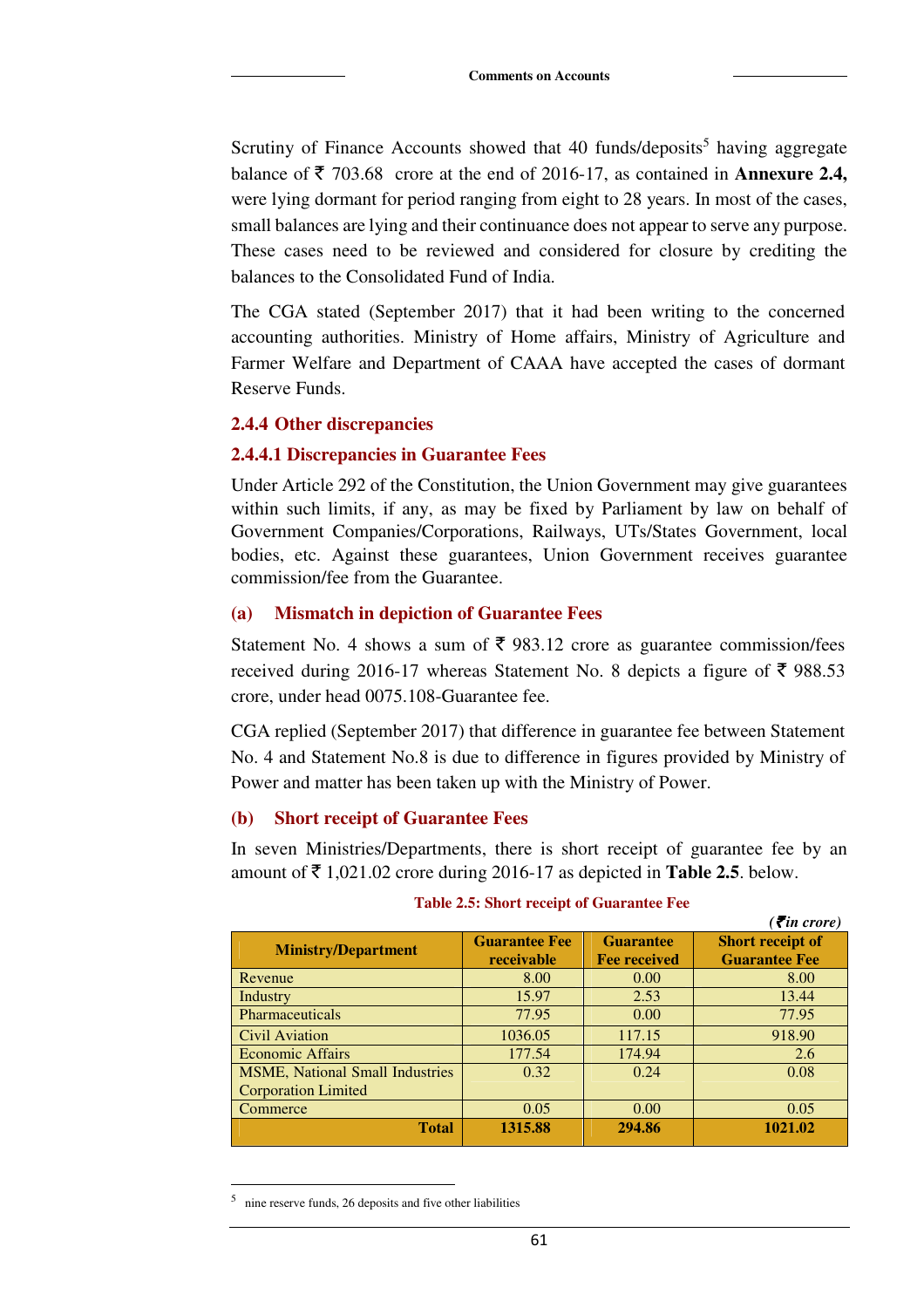CGA replied (August 2017) that the issue of short receipt of guarantee fee was best known to Ministries/Department concerned.

#### **2.4.4.2 Deficiencies in Statement No. 11 of Union Government Finance Accounts**

Statement No. 11 of the Union Government Finance Accounts provides details of investments in Statutory Corporations, Government Companies, Other Joint Stock Companies, Cooperative Banks and Societies, like year of investment, type and number of share, face value of share, total amount invested, percentage of Government share and amount of dividend/interest receipt during the year in Discrepancies in Government investment in CPSEs

The following discrepancies have been found in Statement No.11 for FY 2016-17<sup>6</sup> as detailed in **Table 2.6**.

| SI.<br>No. | <b>Name of PSUs</b>   | <b>Observation</b>                                                    | <b>Remarks</b>                                                                      |
|------------|-----------------------|-----------------------------------------------------------------------|-------------------------------------------------------------------------------------|
| 1.         | <b>Bharat Dynamic</b> | Progressive investment as on 31                                       | CGDA stated (October 2017) that the                                                 |
|            | Ltd. Hyderabad        | March 2017 was $\bar{\xi}$ 97.75 crore as per                         | increase in investment of<br>Union                                                  |
|            |                       | <b>Union Government Finance Accounts</b>                              | Government<br>of India in<br><b>Bharat</b>                                          |
|            |                       | 2016-17, whereas the progressive                                      | Dynamics Ltd. from ₹97.75 crore as on                                               |
|            |                       | investment as per Controller General<br>of Defence Account (CGDA) was | 31.03.2016 to $\bar{\tau}$ 122.18 crore as on<br>31.03.2017 was on account of bonus |
|            |                       | ₹ 122.18 crore.                                                       | shares issued during 2016-17.                                                       |
|            |                       |                                                                       | Reply of CGDA is not acceptable as                                                  |
|            |                       |                                                                       | observation was regarding difference in                                             |
|            |                       |                                                                       | figures of CGDA & CGA, which still                                                  |
|            |                       |                                                                       | remains unreconciled.                                                               |
| 2.         | <b>Mazagaon Dock</b>  | Progressive investment as on 31                                       | CGDA stated (October 2017) that the                                                 |
|            | Ltd Mumbai            | March 2017 was $\bar{\tau}$ 199.20 crore as per                       | total paid up share capital of Mazgaon                                              |
|            |                       | <b>Union Government Finance Accounts</b>                              | Dock Ltd is ₹ 249 crore as on                                                       |
|            |                       | 2016-17, whereas the progressive                                      | 31.03.2017 which is due to the bonus                                                |
|            |                       | investment as per CGDA was ₹ 249<br>crore.                            | Shares issued in the ratio of 1:4 during<br>FY 2016-17 by capitalizing Capital      |
|            |                       |                                                                       | Redemption Reserve (CRR), though the                                                |
|            |                       |                                                                       | cost of investment to the Government                                                |
|            |                       |                                                                       | remains at $\bar{\bar{\xi}}$ 199.20 crore.                                          |
|            |                       |                                                                       | Reply of CGDA is not acceptable as                                                  |
|            |                       |                                                                       | observation was regarding difference in                                             |
|            |                       |                                                                       | figures of CGDA & CGA, which still                                                  |
|            |                       |                                                                       | remains unreconciled                                                                |

#### **Table 2.6: Discrepancies in Government investment in CPSEs**

 $\overline{a}$ 6 Wherever figures for 2016-17 are not available, comparison has been done for 2015-16.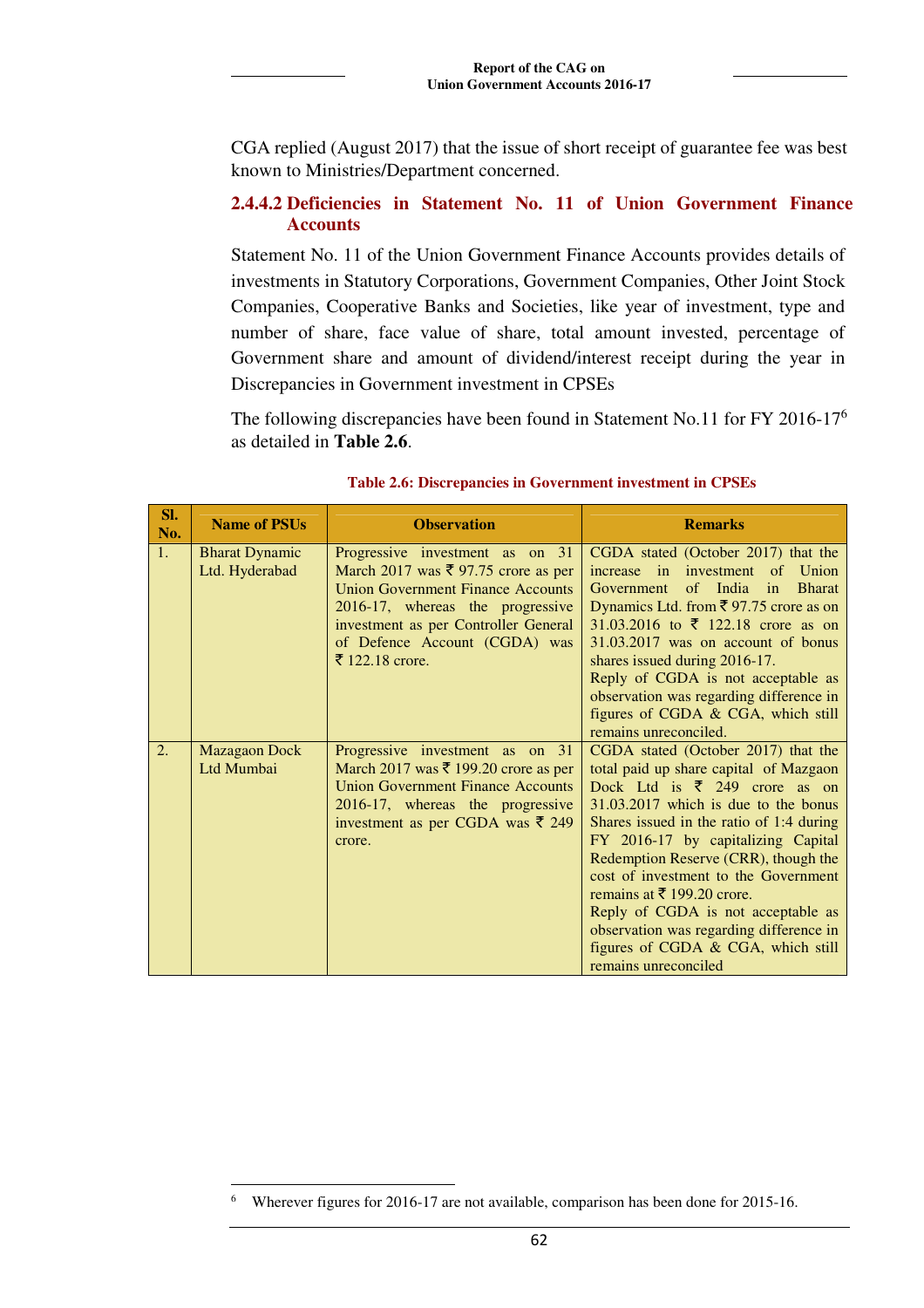| $\overline{3}$ .<br>4. | <b>Braithwaite and</b><br>Co Ltd<br><b>GEDSL Pvt Ltd</b>          | The Ministry of Corporate Affairs,<br>Govt. of India, by certificate dated<br>November 18, 2015 issued by the<br>office of the Registrar of Companies,<br>Kolkata, West Bengal, has changed<br>the name of the Company to "The<br><b>Braithwaite</b><br><b>Burn</b><br><b>Construction Company Limited"</b> with<br>effect from November 18, 2015<br>pursuant to Rule 29 of the Company<br>Incorporation Rules-2014. Hence, the<br>name needs to be checked and<br>corrected.<br>The full name to be provided and the | and<br>Jessop                                                              | CGA stated (August 2017) that the<br>Ministry of Railways in its Statement 11<br>had shown the company by its old name.<br>Changes in the draft UGFA 2016-17<br>would be carried out after M/o Railways<br>propose for the same. A reference had<br>been made to M/o Railways. On receipt<br>of reply, Audit would be intimated.<br>CGA stated (August 2017) that the |
|------------------------|-------------------------------------------------------------------|-----------------------------------------------------------------------------------------------------------------------------------------------------------------------------------------------------------------------------------------------------------------------------------------------------------------------------------------------------------------------------------------------------------------------------------------------------------------------------------------------------------------------|----------------------------------------------------------------------------|-----------------------------------------------------------------------------------------------------------------------------------------------------------------------------------------------------------------------------------------------------------------------------------------------------------------------------------------------------------------------|
|                        |                                                                   | face value of the shares to be given. Its<br>impact in Statement No. 10 may be<br>elucidated.                                                                                                                                                                                                                                                                                                                                                                                                                         |                                                                            | reference had been made to M/o<br>Railways. On receipt of reply, Audit<br>would be intimated.                                                                                                                                                                                                                                                                         |
|                        |                                                                   | <b>Face value of Government share</b><br>$(\overline{\mathbf{\overline{z}}}$ in crore)                                                                                                                                                                                                                                                                                                                                                                                                                                |                                                                            |                                                                                                                                                                                                                                                                                                                                                                       |
|                        | <b>Name of PSUs</b>                                               | <b>As per Statement</b><br><b>No.11 of Finance</b><br><b>Accounts of</b><br>2015-16                                                                                                                                                                                                                                                                                                                                                                                                                                   | <b>As per Annual</b><br><b>Accounts</b><br>of<br><b>CPSE</b> of<br>2015-16 | <b>Remarks</b>                                                                                                                                                                                                                                                                                                                                                        |
| 5.                     | Hindustan Organic<br><b>Chemicals Limited</b>                     | 309.50                                                                                                                                                                                                                                                                                                                                                                                                                                                                                                                | 39.48                                                                      | of<br>Government's<br>Overstatement<br>investment by $\overline{\xi}$ 270.02 crore at the end<br>of 2015-16 in Statement No. 11.                                                                                                                                                                                                                                      |
| 6.                     | The Fertilizers and<br><b>Chemicals</b><br>Travancore<br>Limited. | 637.77                                                                                                                                                                                                                                                                                                                                                                                                                                                                                                                | 582.36                                                                     | of<br>Government's<br>Overstatement<br>investment by $\overline{\xi}$ 55.41 crore at the end of<br>2015-16 in Statement No. 11.                                                                                                                                                                                                                                       |
| 7.                     | Andrew Yule and<br><b>Company Limited</b>                         | 85.90                                                                                                                                                                                                                                                                                                                                                                                                                                                                                                                 | 58.70                                                                      | Government's<br>of<br>Overstatement<br>investment by $\bar{\xi}$ 27.20 crore at the end<br>of 2015-16 in Statement No. 11.                                                                                                                                                                                                                                            |
| 8.                     | <b>Scooters</b><br>India<br>Limited                               | 168.61                                                                                                                                                                                                                                                                                                                                                                                                                                                                                                                | 80.03                                                                      | Government's<br>Overstatement<br>$\sigma$ f<br>investment by $\overline{\xi}$ 88.58 crore at the end<br>of 2015-16 in Statement No. 11.                                                                                                                                                                                                                               |
| 9.                     | Grid<br>Power<br>Corporation<br>of<br><b>India Limited</b>        | 2925.01                                                                                                                                                                                                                                                                                                                                                                                                                                                                                                               | 3028.84                                                                    | Understatement<br>of Government's<br>investment by $\bar{\tau}$ 103.83 crore at the end<br>of 2015-16 in Statement No. 11.                                                                                                                                                                                                                                            |
| 10.                    | Hindustan<br>Teleprinters<br>Ltd,<br>Chennai                      | 18.90                                                                                                                                                                                                                                                                                                                                                                                                                                                                                                                 | 3.90                                                                       | There has been overstatement by<br>₹ 15.00 crore at the end of 2015-16 in<br>Statement No. 11.                                                                                                                                                                                                                                                                        |
| 11.                    | <b>Bharat Broad band</b><br>Network Ltd                           | 59.95                                                                                                                                                                                                                                                                                                                                                                                                                                                                                                                 | 60.00                                                                      | There has been understatement by<br>$\bar{z}$ 0.05 crore at the end of 2015-16 in<br>Statement No. 11.                                                                                                                                                                                                                                                                |
|                        |                                                                   | <b>As per Statement</b><br>No.11 of Finance<br><b>Accounts of</b><br>2016-17                                                                                                                                                                                                                                                                                                                                                                                                                                          | <b>As per Annual</b><br><b>Accounts</b><br>of<br><b>CPSE</b> of<br>2016-17 |                                                                                                                                                                                                                                                                                                                                                                       |
| 12.                    | Indian Telephone<br><b>Industries</b><br>Ltd,<br>Bengaluru        | 542.09                                                                                                                                                                                                                                                                                                                                                                                                                                                                                                                | 530.89                                                                     | In comparison with the CPSE, there has<br>been overstatement by $\bar{\xi}$ 11.20 crore at<br>the end of 2016-17 in Statement No. 11                                                                                                                                                                                                                                  |
| 13.                    | Mahanagar<br>Telephone Nigam<br>Ltd                               | 354.37                                                                                                                                                                                                                                                                                                                                                                                                                                                                                                                | 354.38                                                                     | In comparison with the CPSE, there has<br>been understatement by $\bar{\tau}$ 0.006 crore at<br>the end of 2016-17 in Statement No. 11.                                                                                                                                                                                                                               |

Expeditious efforts need to be made by the CGA, including co-ordination with the concerned administrative Ministries, to address the deficiency brought out.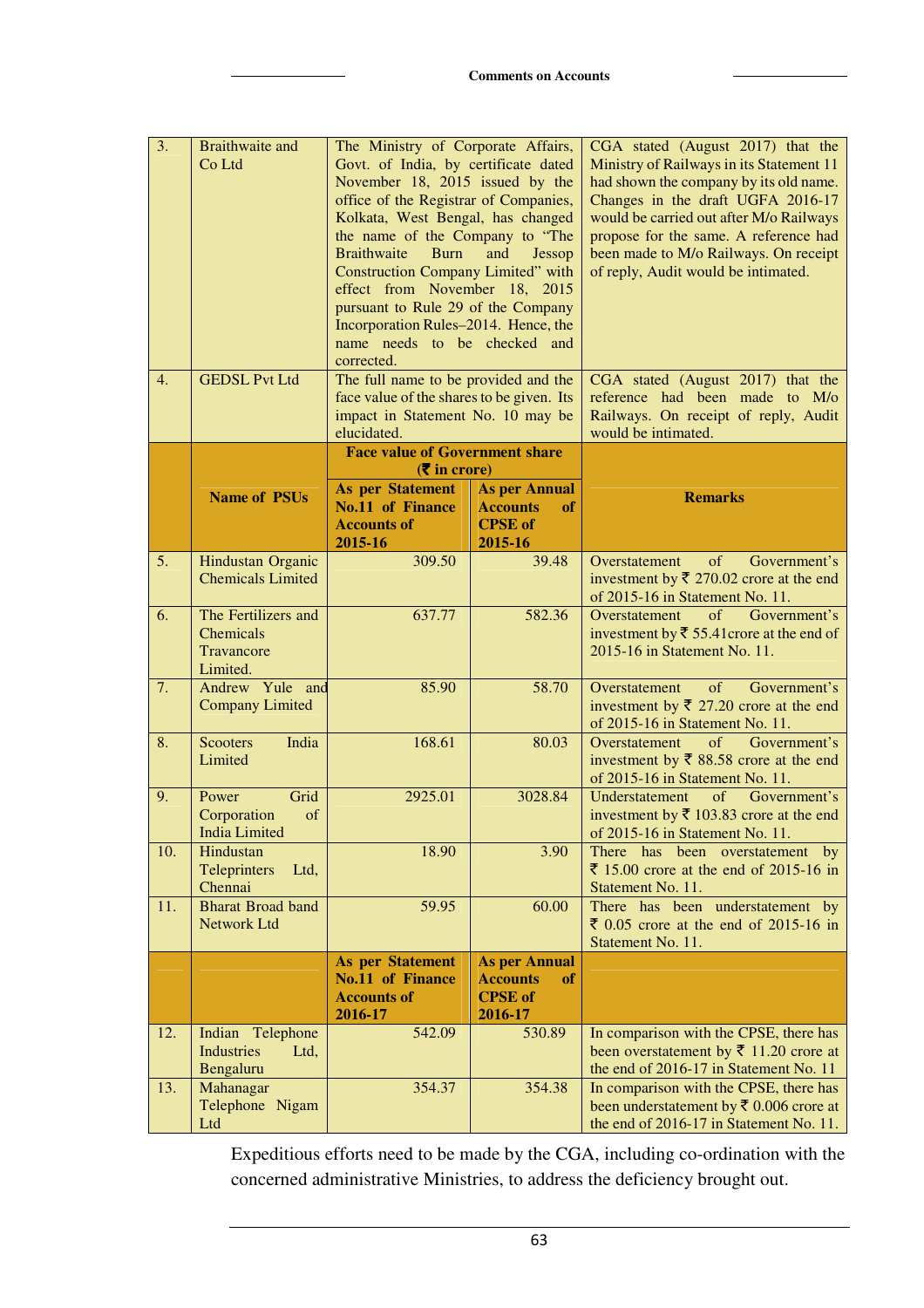# **(a) Variation in depiction of Investment in Finance Accounts and Annexure C of Appropriation Accounts**

Statement No. 11 of Union Government Finance Accounts and Annexure -C of Appropriation Accounts for financial year 2016-17 show the investment of the Union Government. On comparison of the two, it was found that there was variation in the amount depicted as investment as detailed in **Table 2.7** below.

|                  | ( $\bar{\tau}$ in crore)                 |                                                                             |             |                    |                                                                                                                                                                                                                                                                                                                                                                                                         |  |  |
|------------------|------------------------------------------|-----------------------------------------------------------------------------|-------------|--------------------|---------------------------------------------------------------------------------------------------------------------------------------------------------------------------------------------------------------------------------------------------------------------------------------------------------------------------------------------------------------------------------------------------------|--|--|
| SI.              | <b>Ministry</b>                          | <b>Name of</b>                                                              |             | <b>Investment</b>  | <b>Reply of CGA (November</b>                                                                                                                                                                                                                                                                                                                                                                           |  |  |
| No.              |                                          | company                                                                     | <b>UGFA</b> | <b>Annexure- C</b> | 2017)                                                                                                                                                                                                                                                                                                                                                                                                   |  |  |
| 1.               | Finance                                  | <b>SIDBI</b>                                                                | <b>Nil</b>  | 100.00             | It was not taken as investment in<br>its Statement No. 11 by Ministry<br>of Finance,<br>therefore,<br>not<br>reflected in Finance Accounts.                                                                                                                                                                                                                                                             |  |  |
| 2.               | <b>New</b><br>and<br>Renewable<br>Energy | Grid<br>Interactive<br>Renewable<br>Power                                   | Nil         | 100.00             | As per the SCT, investment was<br>the<br>head<br>made<br>under<br>4810.00.190 and the expenditure<br>was met by booking under<br>4810.00.902. But it was not<br>taken as investment in its<br>Statement No. 11 by Ministry of<br>New & Renewable Energy.<br>Therefore, it did not form part of<br>Statement No. 11 of Finance<br>Accounts.                                                              |  |  |
| 3.               | Petroleum and<br><b>Natural Gas</b>      | Gas<br>Authority of<br>India                                                | <b>Nil</b>  | 450.00             | It was not taken as investment in<br>its Statement No. 11 by Ministry<br>of Petroleum & Natural Gas,<br>therefore, not<br>reflected<br>in<br>Finance Accounts as well. It was<br>pointed out to the Ministry of<br>P&NG but no reply was<br>received.                                                                                                                                                   |  |  |
| $\overline{4}$ . | Power                                    | <b>NTPC</b>                                                                 | 40.00       | 45.66              | Investment in Tehri Hydro was<br>under<br>the<br>made<br>head<br>4801.01.190.<br>Investment<br>in<br>'C' pertains<br>Annexure<br>to<br>bookings made under the head<br>4801.02.190 which was met by<br>recovery under the same minor<br>head. Since, it was not taken as<br>investment in its Statement No.<br>by Ministry of Power,<br>11<br>therefore,<br>not<br>reflected<br>in<br>Finance Accounts. |  |  |
| 5.               | Social Justice<br>$\&$<br>Empowerment    | <b>National</b><br>Handicapped<br>Finance and<br>Development<br>Corporation | 30.00       | 22.80              | Additional investment of $\bar{\tau}$ 7.20<br>crore was made under<br>the<br>following heads:<br>4235.02.789-₹4.80 crore<br>4235.02.796-₹ 2.40 crore.                                                                                                                                                                                                                                                   |  |  |

#### **Table 2.7:- Variation in depiction of Government Investment**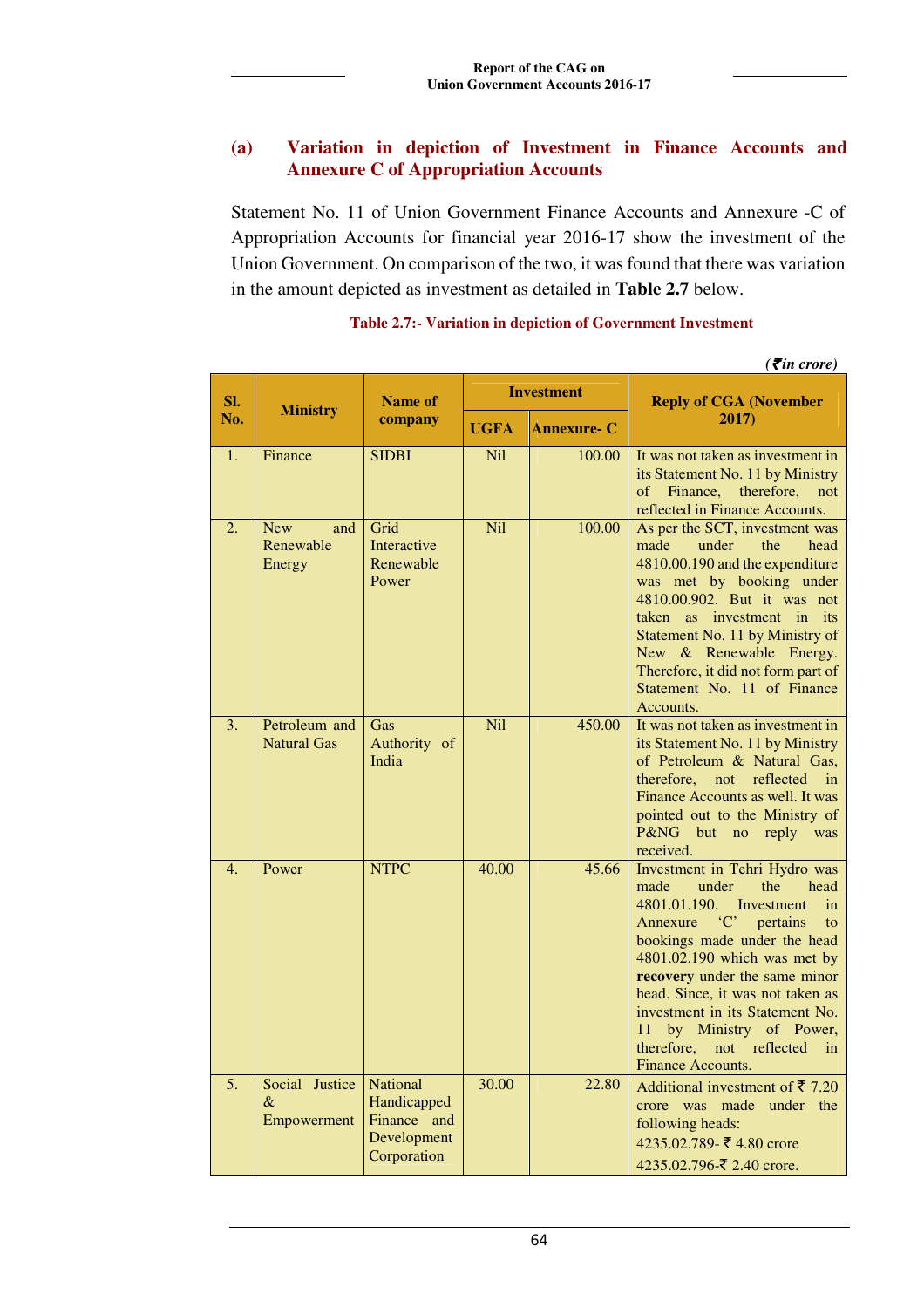#### **(b) Understatement of investment of**  $\bar{\mathbf{z}}$  **1,182.39 crore**

Security Printing & Minting Corporation of India Ltd. (SPMCIL) was established in January 2006 to manage four India Government Mints, two Currency Presses, two Security Presses and one Security Paper Mill (which were earlier being managed directly by the Ministry of Finance, Government of India). Assets and Liabilities of those entities, prevailing as on 09 February 2006, were taken over in the books of the SPMCIL. The difference arising out of such transfer of Assets & Liabilities was to be paid/adjusted as decided by Ministry of Finance. After a lapse of nine years, the Department of Economic Affairs (February 2015) finalized its capital structure. Accordingly, total liability of  $\bar{\tau}$  2,364.88 crore (payable by the SPMCIL) was divided into 50 *percent* Government Equity of  $\bar{\tau}$  1,182.44 crore and 50 *per cent* loan of  $\bar{\tau}$  1,182.44 crore (repayable in 25 years).

In respect of Government Equity of  $\bar{\tau}$  1,182.44 crore, during the year 2016-17, DEA reflected the amount of Equity in SPMCIL as  $\bar{\tau}$  1,182.44 crore in Statement No. 11, whereas in Statement No. 11 of Union Government Finance Accounts, it was depicted as  $\bar{\xi}$  0.05 crore, which resulted in understatement of investments to the tune of  $\bar{z}$  1,182.39 crore.

### **(c) Incomplete information of investment**

There are 28 cases of incomplete information in respect of investment in Statement No. 11 as detailed in **Annexure 2.5**.

CGA stated (August 2017) that these information were to be furnished by the concerned Ministries/Department, who have made the investment. Every year during review they are requested to furnish the requisite information. Pending receipt of the requisite information, a footnote to this effect is inserted in the statement.

Inserting footnote every year of pending information does not give complete information of investments of the Union Government.

# **(d) Shortfall in payment of Dividends in respect of Statutory Companies**

As per para 4.3 of the Guidelines on Capital Restructuring of CPSEs issued by Ministry of Finance vide OM.No.5/2/2016-Policy dated 27 May 2016, every CPSE would pay a minimum annual dividend of 30 *per cent* of Profit After Tax (PAT) or five *per cent* of the net worth, whichever is higher, subject to the maximum dividend permitted under the extant legal provisions. However, Telecommunication Consultants India Ltd (TCIL) and Indian Telephone Industries Ltd (ITI Ltd) did not comply with these guidelines resulting in shortfall in payment of dividends amounting to  $\bar{\tau}$  89.51 crore during 2015-16 as depicted in **Table 2.8**. below.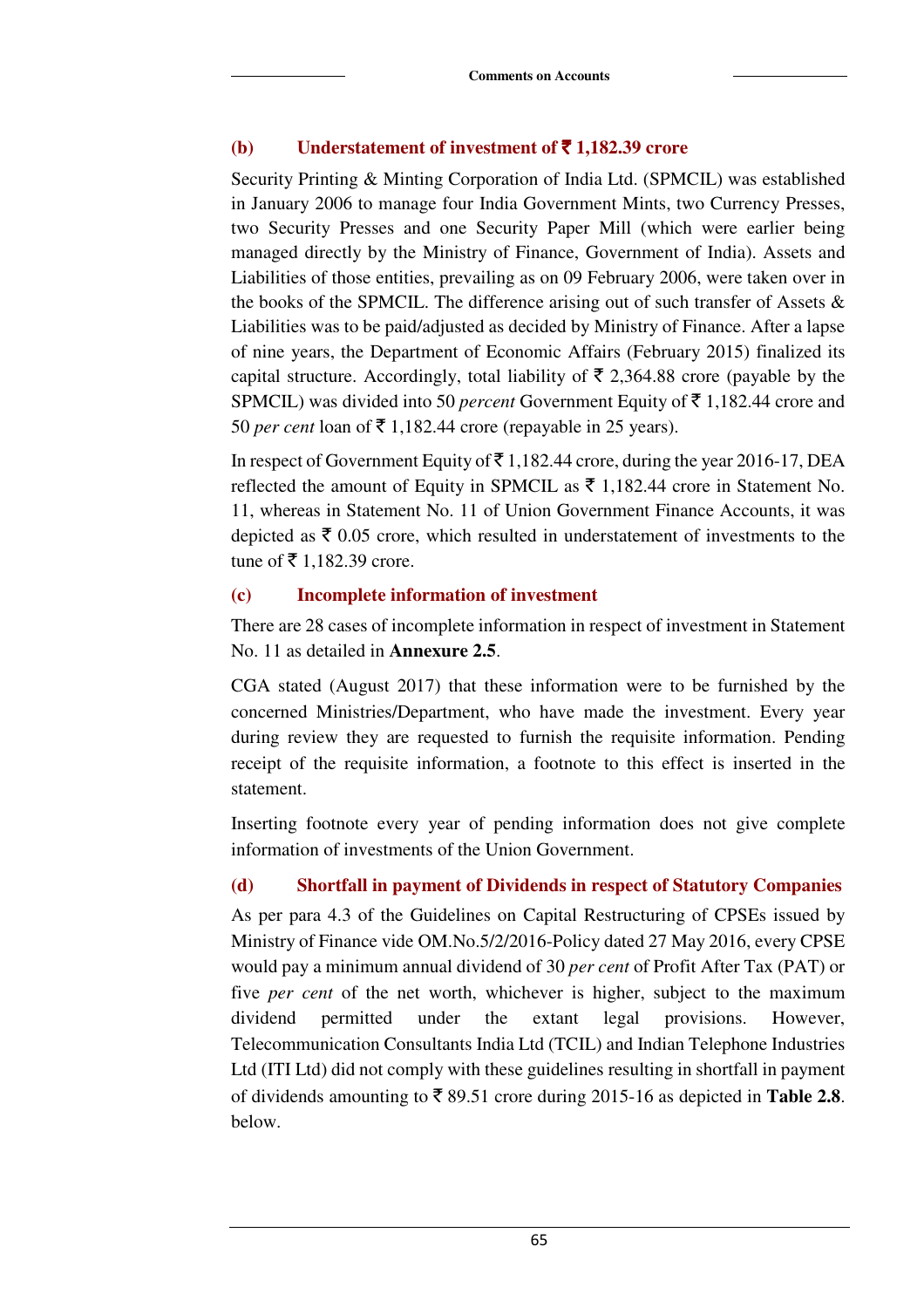|                 |                   |                        |                         |                    |                          |                 |                     |                   | $( \bar{\mathbf{z}}$ in crore) |
|-----------------|-------------------|------------------------|-------------------------|--------------------|--------------------------|-----------------|---------------------|-------------------|--------------------------------|
| SI.             | <b>Name</b>       | Paid up                | <b>Profit</b>           | <b>Dividend</b>    | $30\%$ of                | Net worth       | $5\%$ of            | <b>Minimum</b>    | <b>Shortfall</b>               |
| No.             | of<br><b>CPSE</b> | <b>Capital</b><br>(GOI | <b>After Tax</b><br>(4) | declared<br>during | <b>PAT</b><br><b>(6)</b> | (7)             | <b>Net</b><br>worth | dividend<br>to be | $(10) =$<br>$(9)-(5)$          |
| $\vert$ (1)     | (2)               | Share)#<br>(3)         |                         | 2015-16<br>(5)     |                          |                 | (8)                 | declared<br>(9)   |                                |
| $\vert$ 1       | <b>TCIL</b>       | 59.20                  | 36.52                   | 3.652              | 10.956                   | 463.68          | 23.18               | 23.18             | 19.53                          |
| $\vert 2 \vert$ | <b>ITI</b> Ltd    | 270.09                 | 251.19                  | <b>Nil</b>         | 69.987                   | <b>Negative</b> | <b>NA</b>           | 69.98             | 69.98                          |

#### **Table 2.8: Shortfall in dividend declared by Government Companies**

\**Stand alone accounts have been considered in respect of TCIL. #source: Union Government Finance Accounts 2015-16*

The matter was referred (September 2017) to the Ministry of Communication. However, their reply was awaited (October 2017).

#### **2.4.4.3 Interest payment in arrear**

Section 1 of Statement No. 3 of Union Government Finance Accounts consists of loans and advances by the Union Government to the (i) State Governments, (ii) UT Governments, (iii) Foreign Government, (iv) Government Corporations, Non-Government Institutions, Local Funds, Cultivators etc. and (v) Government Servants and the interest in arrears against them.

Arrear of interest payment in respect of State Governments and UT Government have been increasing since 2013-14. **Table 2.9** below shows the interest payments in arrears from 2013-14 to 2016-17.

|             |                    |                    | $\overline{\mathcal{E}}$ in crore)    |
|-------------|--------------------|--------------------|---------------------------------------|
|             |                    |                    | <b>Other Loanees</b>                  |
| Year        | <b>State</b>       | <b>TIT</b>         | <b>(Government Corporations, Non-</b> |
|             | <b>Governments</b> | <b>Governments</b> | <b>Government Institutions, Local</b> |
|             |                    |                    | <b>Funds, Cultivators etc.)</b>       |
| $2013 - 14$ | 1098.03            | 0.00               | 19092.48                              |
| 2014-15     | 1389.29            | 302.77             | 46831.21                              |
| $2015 - 16$ | 1479.56            | 618.22             | 41073.88                              |
| 2016-17     | 1488.21            | 927.48             | 31727.64                              |

#### **Table 2.9: Interest payment in arrears**

During 2016-17, increase in arrears was  $\bar{\xi}$  8.65 crore and  $\bar{\xi}$  309.26 crore against State and UT Governments respectively. In case of Other Loanees, arrears had reduced during 2016-17 by  $\bar{\xi}$  9,346.24 crore. However, this constitutes 92.93 *per cent* of the total interest of  $\bar{\mathfrak{F}}$  34,143.33 crore in arrears.

CGA stated (August 2017) that the figures appearing in the Statement No. 3 were based on the information furnished by the Ministries/Departments.

 $\overline{a}$ <sup>7</sup> Government has 94.8 *per cent* in ITI ltd. Dividend comes 92.87% of 30% of PAT ( $\bar{\tau}$  251.19 crore).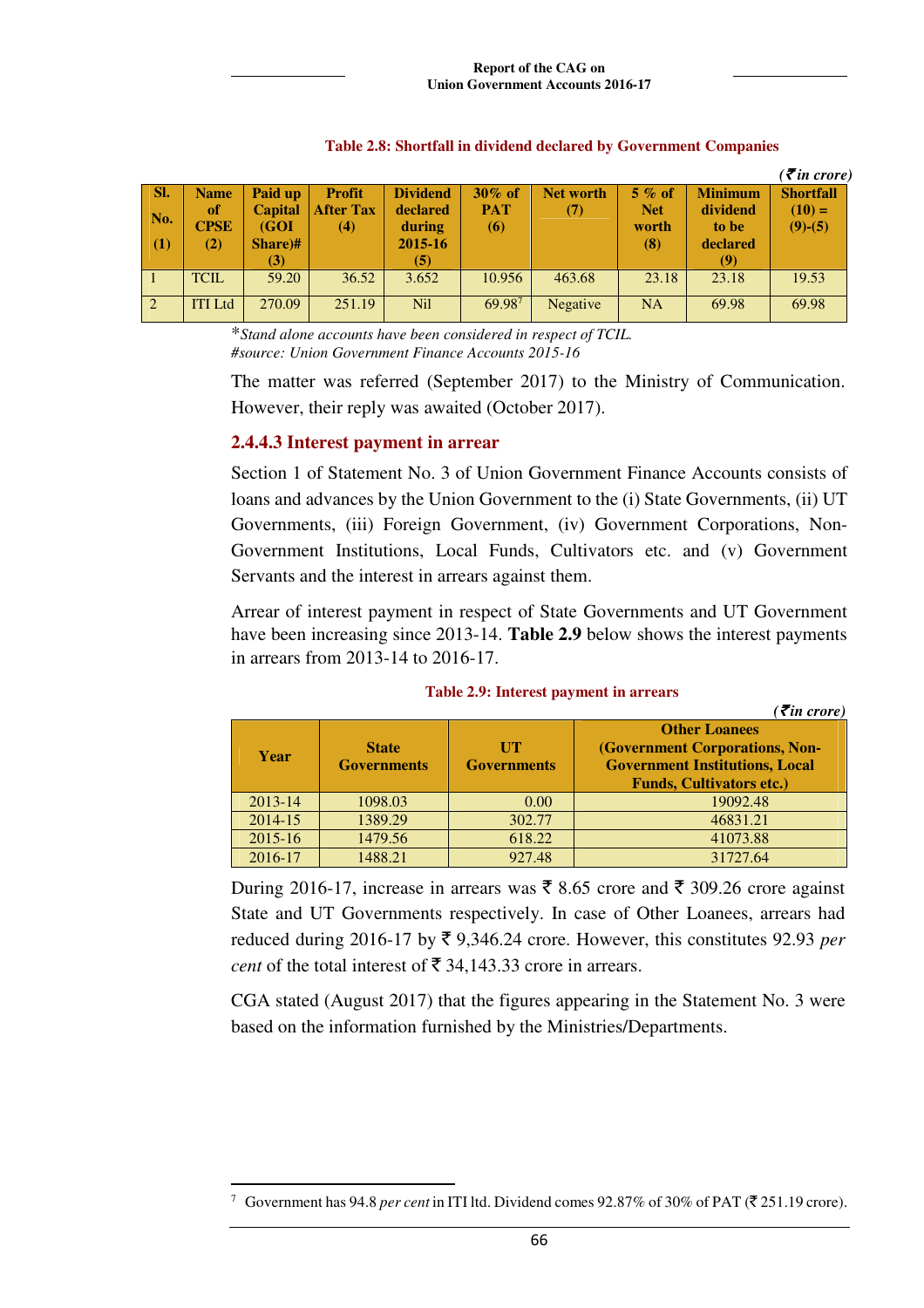#### **2.4.4.4 Inconsistencies/discrepancies in Statement No. 15 of Union Government Finance Accounts**

Statement No. 15 of Union Government Finance Accounts consists of loans and advances by the Union Government in three sections alongwith additional disclosures. Section 1 comprises details of loan and advance made to Ministries, Section 2 comprises repayments in arrears from States/UTs Government and Section 3 includes repayments in arrears from Other Loanees Entities or Institutions and additional disclosures encompass fresh loans and advances made during the year. Discrepancies noticed in the Statement No. 15 have been discussed in succeeding paras.

#### **a) Discrepancies in accounting of Loan and Advances**

Section -1 of Statement No. 15 revealed that there was an adverse opening balance of  $\bar{\tau}$  28,397.01 lakh in the head of account '6860.04.797- Transfer to RF/Deposit Accounts' since 2000-01. An amount of  $\overline{5}$  55,000 lakh was disbursed under this minor head during 2016-17 where there was already adverse opening balance of  $\bar{\xi}$  28,397.01 lakh in the head of account. There should not have been transfer from the head where there was already adverse balance.

Ministry of Consumer Affairs confirmed (February 2017) the transfer of  $\bar{\tau}$  55,000 lakh to the Fund.

#### **b) Loans and Advances to Government Servants**

Sums advanced or loans granted to the Government servants appear in the account with positive balance every year. In few cases, over- repayment of loan made by the government servants is reflected in the account as negative closing balance. Subsequently, when the loans and advances are aggregated, they turn positive and understated as well.

Head "7610- Loans to Government Servants etc." in Statement No. 15 of Union Government Finance Accounts for 2016-17 shows  $\bar{\xi}$  331.02 crore and  $\bar{\xi}$  194.25 crore as opening and closing balances respectively for the financial year 2016-17.

Further, during the audit of Statement of the Central Transactions (SCTs) of the Ministries, it was noticed that in nine Ministries, there were adverse balances against head 7610-Loans to Government Servant due to over-repayment.

Due to netting of the figure, Union Government Finance Accounts did not reflect the actual figure in Statement No. 15. Cases of the adverse closing balances have been shown in **Annexure 2.6**.

Ministry of Skill Development and Entrepreneurship stated (July 2017) that the adverse balances represented more recoveries against the loan and advances subscribed by Government Servant.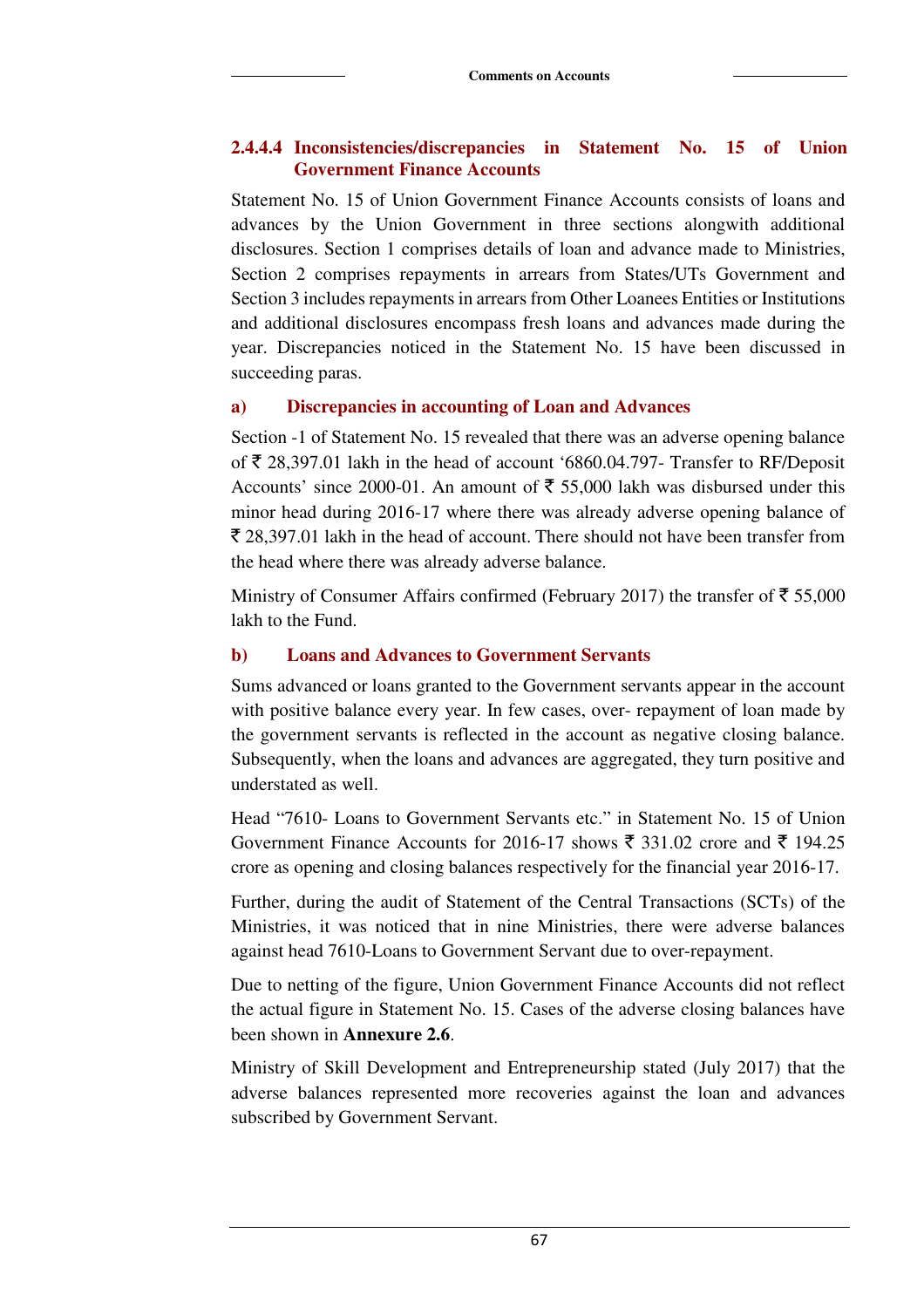Ministry of Food Processing Industries stated (September 2017) that the adverse balance had arisen due to adjustment of recoveries against booking of "Other Advance".

Ministry of Information and Broadcasting confirmed (September 2017) adverse balances and stated that all Pay and Accounts Offices had been directed to take effective steps to clear adverse balances under head 7610.

The replies reflect the inadequate control of the Ministries in respect of accumulation of loans and advances to government servants.

#### **c) Interest credited against the adverse balances of Loans and Advances**

Section 1 of Statement No. 15 revealed that in some cases though the loan and advances have adverse balance yet interests have been shown as received against them. **Table 2.10** shows cases in which interest was credited against the adverse principal amount of the loans and advances.

#### **Table 2.10: Interest credited against the adverse balances of the Loans and Advances**

|                  |                                                                  |                                    |                                    | $\left( \xi_{in} \text{ lakh} \right)$ |
|------------------|------------------------------------------------------------------|------------------------------------|------------------------------------|----------------------------------------|
| Sl. No.          | <b>Heads</b>                                                     | <b>Balance as on</b><br>01.04.2016 | <b>Balance as on</b><br>31.03.2017 | <b>Interest</b><br>credited            |
|                  | 6216.02.190-Loans to Public sector<br>and Other Undertakings     | $-5474.51$                         | $-5792.67$                         | 430.62                                 |
| $\overline{2}$ . | 6401.00.104-Agricultural Farms                                   | $-1.41$                            | $-2.57$                            | 7.65                                   |
| $\overline{3}$ . | 6405.00.106-Mechanisation<br>$\sigma$ f<br><b>Fishing Crafts</b> | $-5.32$                            | $-5.32$                            | 0.66                                   |
| $\overline{4}$ . | 7610.00.203-Advances<br>for<br>purchase of Other Conveyance      | $-3936.59$                         | $-3927.07$                         | 229.79                                 |

CGA stated that the reference had been made to the concerned Ministries/Departments.

#### **(d) Repayment against adverse balances of Loans and Advances**

In some cases, though the loan and advances had carried adverse balance, yet repayments have been made shown against them. **Table 2.11** shows six cases in which repayments have been made against the adverse principal amount of the loan and advance resulting in further increase of adverse balances.

|                |                                                                    |                                    |                                              | $($ ₹in lakh $)$                   |
|----------------|--------------------------------------------------------------------|------------------------------------|----------------------------------------------|------------------------------------|
| SI.<br>No.     | <b>Heads</b>                                                       | <b>Balance as on</b><br>01.04.2016 | <b>Repayment of loans</b><br>during the year | <b>Balance as</b><br>pn 31.03.2017 |
| $\pm$          | 6215.02.800-Sewerage<br>and<br>Sanitation                          | $-208.55$                          | 4.11                                         | $-212.66$                          |
| 2.             | 6216.02.190-Loans<br>Public<br>to<br>Sector and Other Undertakings | $-5474.51$                         | 318.16                                       | $-5792.67$                         |
| 3.             | 6401.00.104-Agricultural Farms                                     | $-1.41$                            | 1.16                                         | $-2.57$                            |
| 4.             | 6402.00.102-Soil Conservation                                      | $-77.52$                           | 0.66                                         | $-78.18$                           |
| 5 <sub>1</sub> | $6425.00.108$ -Loans to Other Co-<br>operatives                    | $-8807.18$                         | 67.89                                        | $-8835.07*$                        |
| 6.             | 7610.00.203-Advances<br>for<br>purchase of Other Conveyances       | $-3936.59$                         | 10.78                                        | $-3927.07*$                        |

#### **Table 2.11: Repayment against adverse balances of Loans and Advances**

 $*$  In Sl. No. 5 and 6,  $\overline{\xi}40$  lakh and  $\overline{\xi}20.38$  lakh respectively were received as loan during the year from the Government of India by the respective agencies.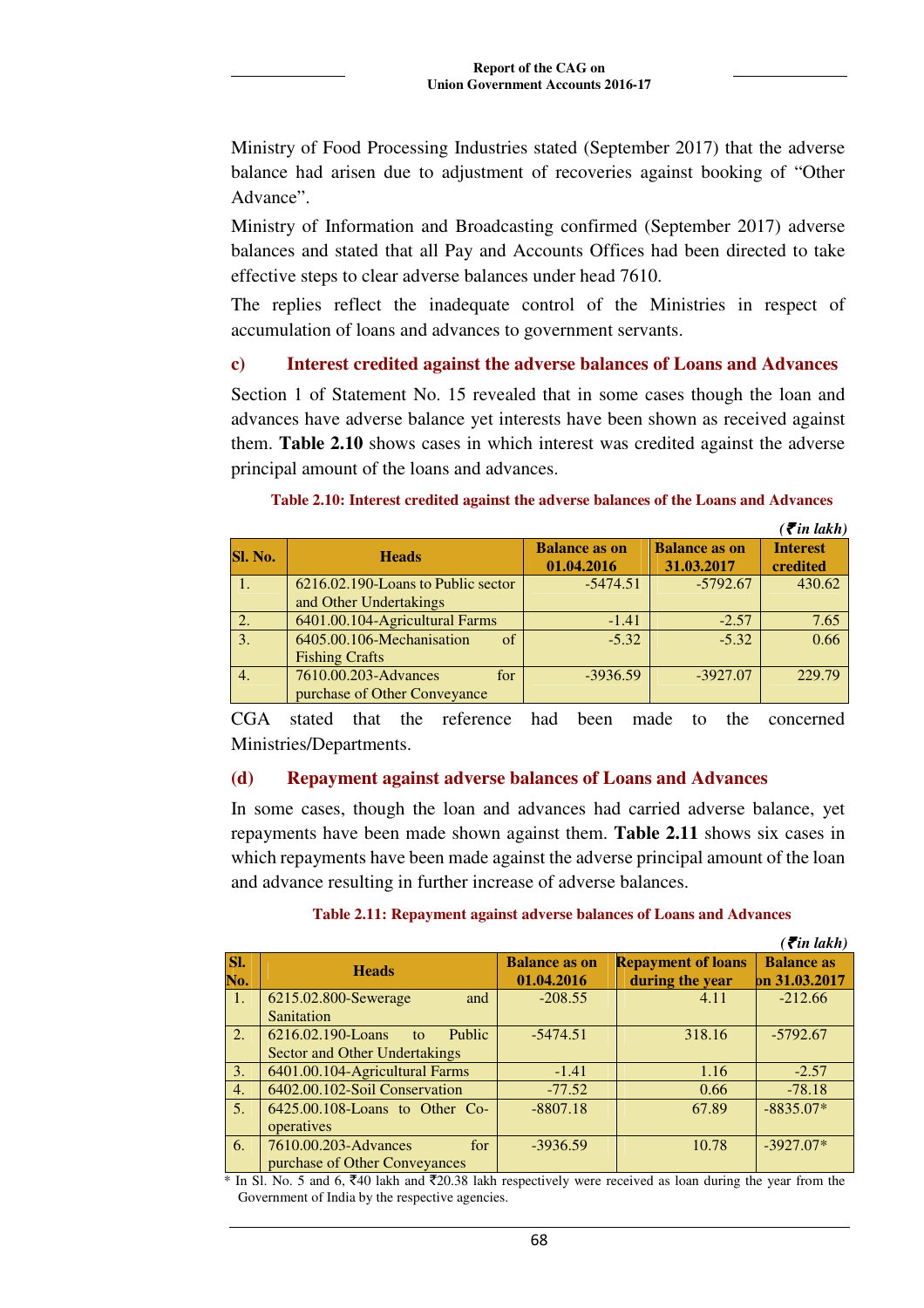In respect of Sl. No. 1, Ministry of Urban Development stated (September 2017) that it was on account of misclassification. It added that the records were very old and misplaced and they would be settled as soon as possible.

In respect of other cases, the CGA stated (September 2017) that the matter had been taken up with the concerned Ministry/Department.

#### **(e) Difference in opening balance of Loan and Advances**

Scrutiny of section 1 of Statement No. 15 for the year 2016-17 revealed that there were difference in opening balance of loans in the books of Chief Controller of Accounts (CCA) and the Controller General of Accounts (CGA) in the two ministries. **Table: 2.12** show the details of differences.

|                   |                    |                                          |           | $($ ₹in crore) |
|-------------------|--------------------|------------------------------------------|-----------|----------------|
| <b>Ministry</b>   | <b>Particulars</b> | <b>Head</b>                              | <b>OB</b> | <b>CB</b>      |
| <b>New</b><br>and | <b>CCA</b>         | 6810.00.190-Loans<br><b>Public</b><br>to | 272.44    | 264.13         |
| Renewable         | <b>CGA</b>         | Sector and Other Undertakings            | 203.90    | 195.59         |
| Energy            |                    |                                          |           |                |
| Shipping          | <b>CCA</b>         | 7051.00.190-<br>Public<br>Loans<br>to.   | 812.69    | 783.37         |
|                   | CGA                | <b>Sector and Other Undertakings</b>     | 218.08    | 188.76         |

#### **Table: 2.12 Difference in opening balance of Loan and Advances**

CGA stated (August 2017) that the concerned Ministries had been asked to reconcile the figures.

#### **(f) Interest not reflected in respect of arrears of loans**

Section 3 of Statement No. 15 revealed that in respect of some State Governments and entities, principal amount of the loans advanced were in arrears while the interest against these loans in arrears have not been reflected. Details of such cases are given in **Table 2.13**.

| SI.<br>No.     | <b>Name of Entity</b>                               | <b>Total loans</b><br>outstanding on 31<br><b>March 2017</b><br>$(\bar{\bar{\mathbf{z}}}$ in Crore) | <b>Remark</b>                                                        |
|----------------|-----------------------------------------------------|-----------------------------------------------------------------------------------------------------|----------------------------------------------------------------------|
| 1.             | Gujrat                                              | 3.16                                                                                                | CGA stated (August 2017) that the                                    |
| 2.             | <b>Himachal Pradesh</b>                             | 0.12                                                                                                | concerned Ministries had been                                        |
| 3.             | Karnataka                                           | 2.34                                                                                                | asked to reconcile the figures.                                      |
| 4.             | Kerala                                              | 1.39                                                                                                |                                                                      |
| 5 <sub>1</sub> | Madhya Pradesh                                      | 4.61                                                                                                |                                                                      |
| 6.             | Maharashtra                                         | 8.24                                                                                                |                                                                      |
| 7.             | Odisha                                              | 1.26                                                                                                |                                                                      |
| 8.             | Punjab                                              | 0.27                                                                                                |                                                                      |
| 9.             | <b>Tamil Nadu</b>                                   | 7.40                                                                                                |                                                                      |
| 10.            | Shri Sitaram Sugar Co                               | 3.48                                                                                                | The Ministry of Consumer Affairs                                     |
|                | <b>Baithalpur, Uttar Pradesh</b>                    |                                                                                                     | and Food & Public Distribution                                       |
| 11.            | Deoria Sugar Mills, Deoria,<br><b>Uttar Pradesh</b> | 3.63                                                                                                | stated (September 2017) that the<br>files relating to the cases were |
|                |                                                     |                                                                                                     |                                                                      |

#### **Table 2.13: Interest not reflected in respect of arrears of loans**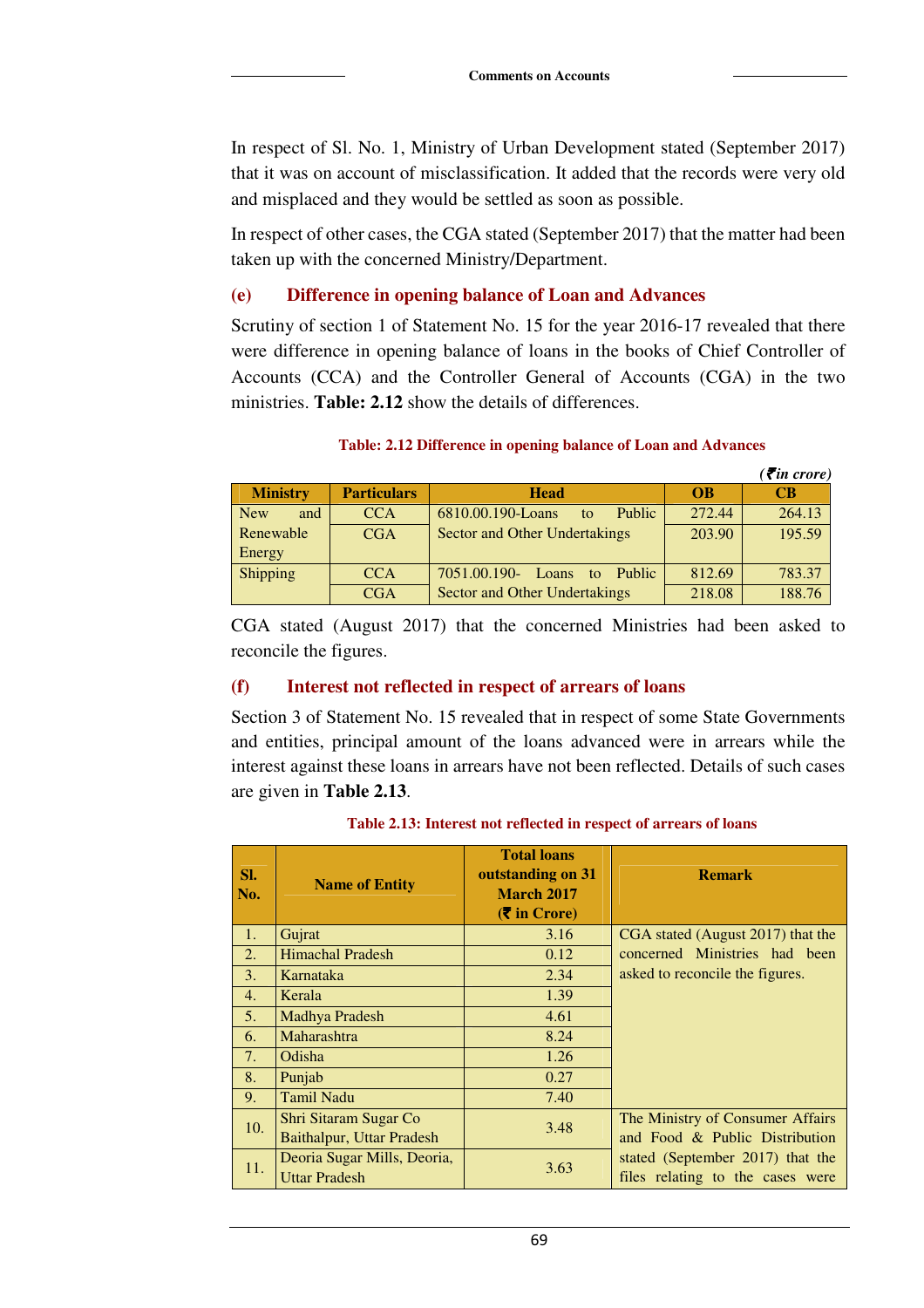| SI.<br>No. | <b>Name of Entity</b>                          | <b>Total loans</b><br>outstanding on 31<br><b>March 2017</b><br>$(\bar{\bar{\mathbf{\mathsf{z}}}})$ in Crore) | <b>Remark</b>                                                                                                                                                   |
|------------|------------------------------------------------|---------------------------------------------------------------------------------------------------------------|-----------------------------------------------------------------------------------------------------------------------------------------------------------------|
| 12.        | Raja Bulan Sugar Ltd,<br>Rampur, Uttar Pradesh | 1.06                                                                                                          | nearly 26 years old and they were<br>not readily traceable. This matter<br>was also highlighted in Audit<br>Report No. 50 of 2015 and Report<br>No. 34 of 2016. |
| 13.        | Hindustan Machine Tool<br>Ltd                  | 54.60                                                                                                         | CGA stated (July 2017) that the<br>matter had been taken with the<br>Ministry for clarification.                                                                |

### **(g) Loans and advances in arrears for more than 20 years.**

Statement No. 3 and Sections 2 and 3 of Statement No. 15- Loans and Advances made by the Union Government for the year 2016-17 showed that total loan outstanding against State/UT Governments and other entities as on 31 March 2017 was  $\bar{\xi}$  2,62,177.59 crore. Out of this, repayment of  $\bar{\xi}$  25,943.30<sup>8</sup> crore was shown as loans and advances in arrears ranging from 1 to 50 years. Further, out of the amount of  $\bar{\xi}$  25,943.30 crore,  $\bar{\xi}$  11,302.46 crore (43.57 *per cent*) had been in arrears for more than 20 years (cases of more than  $\bar{\tau}$  10 crore) on account of non-recovery. Further, an amount of  $\bar{\tau}$  25,540.37 crore being the interest on principal amount for the same period also remained in arrears. This shows that a significant amount of loans and advances repayments in arrears **(Annexure 2.7)**.

CGA stated (July 2017) that the reasons for non-recoveries of principal and interest amount were called from the concerned Ministry/ Department.

# **2.4.5 Understatement of Customs Receipts**

As per the prescribed procedure, advance customs receipts pertaining to a future period, are kept under a suspense head (8658.136-Custom Receipts awaiting transfer to Receipt Head) in the Public Account. The advance receipts are credited to the Consolidated Fund of India in the year to which it pertains.

Scrutiny of the Finance Accounts revealed that  $\bar{\tau}$  19.73 crore were available under the suspense head as the opening balance in financial year 2016-17. This was to be accounted for as customs receipts in the CFI. However, a sum of only  $\bar{\tau}$  1.27 crore was cleared during 2016-17 and closing balance of  $\bar{\mathfrak{c}}$  18.46 crore remained booked under the suspense head. This resulted in understatement of the customs receipts of the Government of India by  $\bar{\tau}$  18.46 crore in financial year 2016-17.

Central Board of Excise and Custom stated (August 2016) that booking under this head was a continuous process and this amount will be transferred to final head during 2017-18.

 $\overline{a}$  $8 \text{ ₹ } 1,850.22$  crore is outstanding against States, ₹ 2,078.82 crore against UTs and ₹ 22,014.26 crore is outstanding against Loanee Entities or Institutions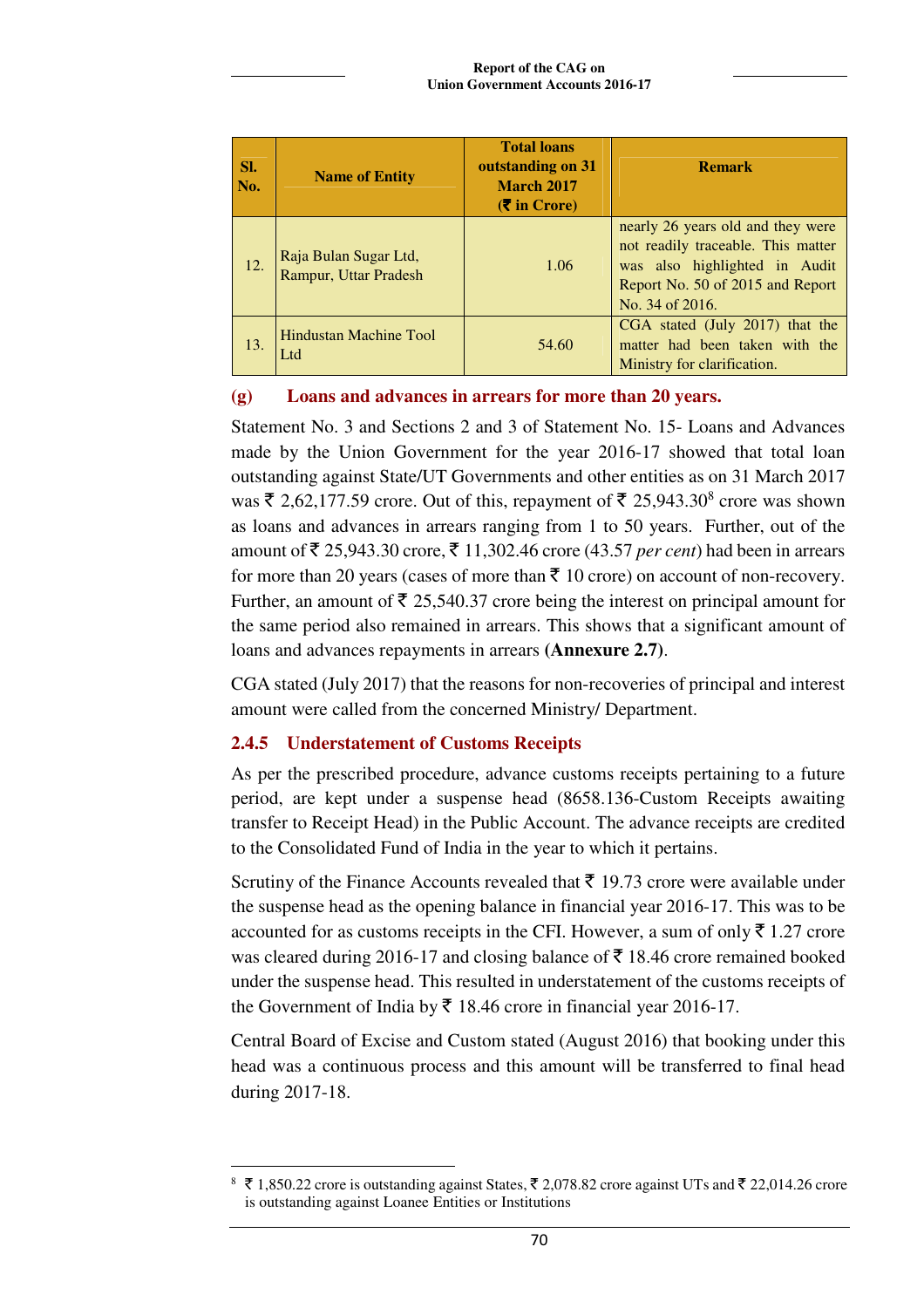Reply of the CBEC is not tenable as there has been no receipt under this head since 2014-15 and the entire closing balances of  $\bar{\tau}$  20.75 crore during 2014-15 should have been transferred to CFI in 2015-16 itself.

### **2.5 Important factors affecting accuracy of accounts**

The accuracy of Union Finance Accounts 2016-17 is adversely affected by factors like (i) large number of transactions under Suspense heads awaiting final classification and (ii) increasing number and magnitude of adverse balances under Debt, Deposit and Remittances (DDR) heads of accounts.

Review of outstanding balances under major suspense accounts for the year 2016- 17 was conducted in the office of Controller General of Accounts and six Principal Accounts Offices *viz*. Department of Supply, Ministry of External Affairs, Central Board of Excise and Custom (CBEC), Ministry of Road Transport & Highways, Ministry of Urban Development and Controller of Aid Accounts and Audit (CAA&A). These offices were selected on the basis of concentration of balances and their accumulation over the years. The audit findings are detailed below in the succeeding paragraphs:

# **2.5.1 Outstanding balances under major Suspense Accounts**

Certain intermediary/adjusting heads of accounts known as "Suspense heads" are operated in Government accounts to reflect transactions of receipts and payments which cannot be booked to a final head of account due to lack of information as to their nature or for other reasons. These heads of accounts are finally cleared by minus debit or minus credit when the amount under them is booked to their respective final heads of accounts. If these amounts remain un-cleared, the balances under the suspense heads would accumulate and would not reflect Governments' receipts and expenditure accurately.

The ledger for suspense balances is to be maintained by Pay and Accounts Offices (PAOs) sub/detailed head-wise, as may be necessary and by Principal AOs minor head wise on the basis of figures furnished by the PAOs periodically. The Chief Controller of Accounts of concerned Principal Accounts Office is required to review the suspense balances and report to the CGA for monitoring purposes.

The aggregate net balance under suspense heads in the Union Finance Accounts including Civil, Defence, Railways, Posts and Telecommunication was  $\bar{z}$  41,284.70 crore (Debit) as on 31 March 2017. This balance comprised of  $\bar{\tau}$  13,695.59 crore (Debit) in respect of Civil,  $\bar{\xi}$  20,214.59 crore (Debit) for Defence,  $\bar{\xi}$  2,042.77 crore (Debit) for Railways,  $\bar{\xi}$  4,302.83 crore (Debit) for Postal,  $\bar{\xi}$  104.76 crore (Credit) for Telecommunication and  $\bar{\tau}$  1,133.68 crore (Debit) in respect of Redemption of Government of India Compensation (Project Exports to Iraq) Bonds, 2001.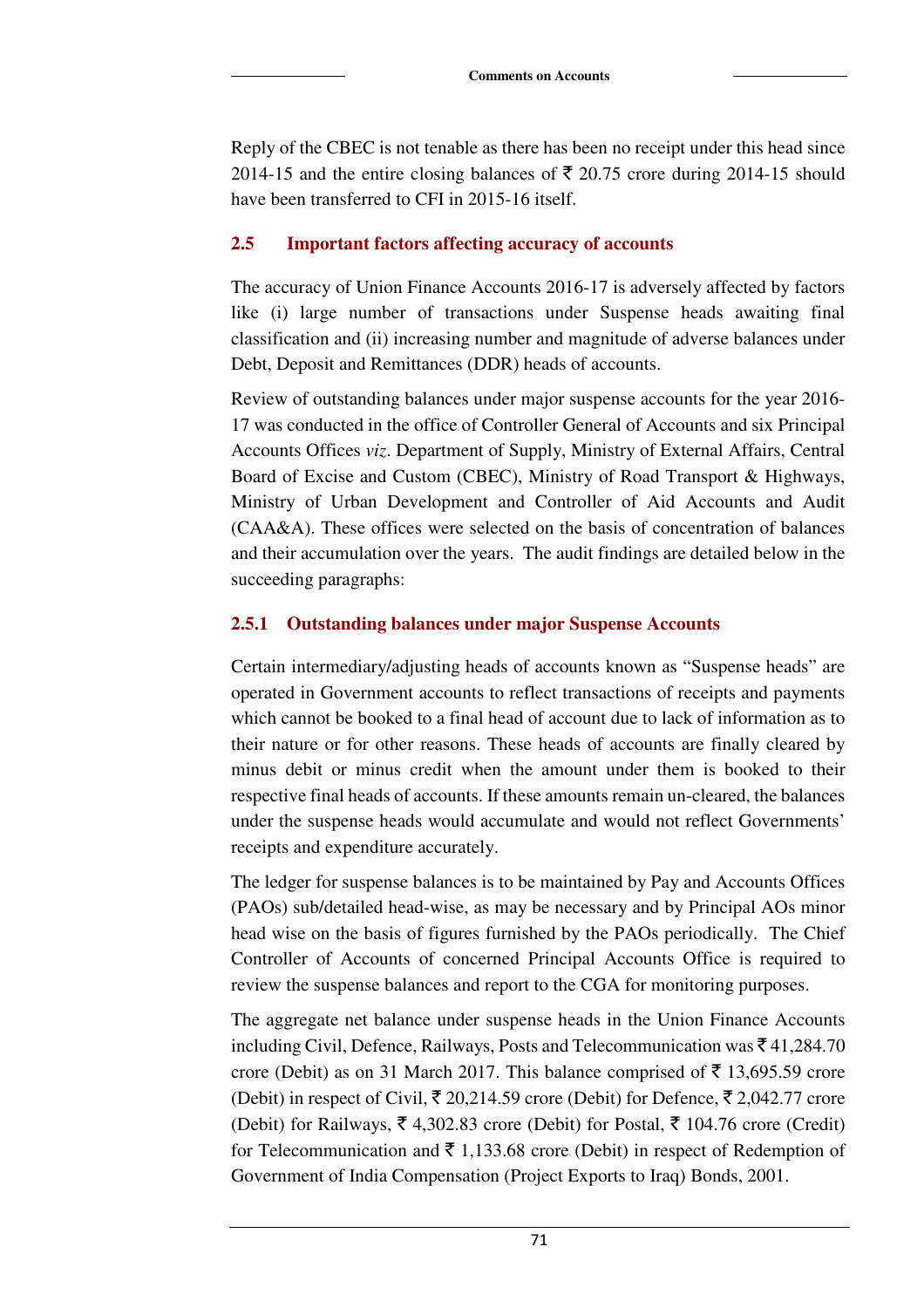The Finance Accounts reflect the net balances under suspense heads and therefore the real magnitude of outstanding balances under these heads does not get reported in the annual accounts of Government presented to Parliament. The correct balances under these heads can be worked out only by aggregating the debit and credit balances separately under various suspense heads. Netting of debit/credit balances leads to significant under-statement of suspense balances in the finance accounts. This under-statement takes place both at the minor head as well as major head level. The position of suspense balances under major suspense heads in respect of Civil Ministries (Major Head-8658) for the last three years is given in **Table 2.14** below.

**Table 2.14: Suspense balances under Major Suspense Heads in respect of Civil Ministries**  *(*` *in crore)* 

|                            | 2014-15      |               | 2015-16      |               | 2016-17         |               |
|----------------------------|--------------|---------------|--------------|---------------|-----------------|---------------|
| <b>Head</b>                | <b>Debit</b> | <b>Credit</b> | <b>Debit</b> | <b>Credit</b> | <b>Debit</b>    | <b>Credit</b> |
| 101-PAO Suspense           | 2532.65      | 532.93        | 2630.22      | 588.76        | 2295.24         | 1113.97       |
| <b>Net</b>                 |              | Dr 1999.72    |              | Dr 2041.46    | Dr 1181.27      |               |
| 102-Suspense               | 1130.15      | 5292.32       | 1175.93      | 5982.81       | 1134.11         | 533.76        |
| <b>Account (Civil)</b>     |              |               |              |               |                 |               |
| <b>Net</b>                 |              | Cr 4162.17    |              | Cr 4806.88    | Dr 600.35       |               |
| $107$ -Cash                | 497.80       | 36.34         | 413.60       | 36.33         | 384.88          | 36.34         |
| <b>Settlement Suspense</b> |              |               |              |               |                 |               |
| Account                    |              |               |              |               |                 |               |
| <b>Net</b>                 |              | Dr 461.46     |              | Dr 377.27     | Dr 348.54       |               |
| 108-PSB Suspense           | 3688.87      | 3222.01       | 5982.12      | 2273.08       | 11061.70        | 957.22        |
| <b>Net</b>                 |              | Dr 466.86     |              | Dr 3709.04    | Dr 10104.48     |               |
| 109-Reserve Bank           | 11.59        | 185.07        | 12.31        | 297.06        | 12.28           | 185.07        |
| Suspense (HQ)              |              |               |              |               |                 |               |
| <b>Net</b>                 |              | Cr 173.48     |              | Cr 284.75     | Cr 172.79       |               |
| 110-Reserve Bank           | 51.17        | 1158.25       | 56.15        | 541.24        | 59.93           | 575.01        |
| <b>Suspense Central</b>    |              |               |              |               |                 |               |
| <b>Accounts Office</b>     |              |               |              |               |                 |               |
| <b>Net</b>                 |              | Cr 1107.08    |              | Cr 485.09     | Cr 515.08       |               |
| 115-Suspense               | 978.30       | $-$           | 1991.46      | $-$           | 2653.36         |               |
| <b>Accounts for</b>        |              |               |              |               |                 |               |
| Purchases etc.             |              |               |              |               |                 |               |
| Abroad                     |              |               |              |               |                 |               |
| <b>Net</b>                 |              | Dr 978.30     |              | Dr 1991.46    | Dr 2653.36      |               |
| 129-Material               | 210.27       | 66.86         | 212.32       | 61.09         | 207.99          | 60.79         |
| <b>Purchase Settlement</b> |              |               |              |               |                 |               |
| <b>Suspense Account</b>    |              |               |              |               |                 |               |
| <b>Net</b>                 | Dr 143.41    |               |              | Dr 151.23     | Dr 147.20       |               |
| 136-Custom                 | $-$          | 20.75         | $-$          | 19.73         |                 | 18.46         |
| <b>Receipts awaiting</b>   |              |               |              |               |                 |               |
| transfer to receipt        |              |               |              |               |                 |               |
| head                       |              |               |              |               |                 |               |
| <b>Net</b>                 |              | Cr 20.75      |              | Cr 19.73      | <b>Cr 18.46</b> |               |
| 138-Other                  | 5.60         | 550.22        | 196.20       | 607.33        | 28.46           | 729.71        |
| <b>Nominated Banks</b>     |              |               |              |               |                 |               |
| (Pvt. Sector Banks)        |              |               |              |               |                 |               |
| Suspense                   |              |               |              |               |                 |               |
| Transaction                |              |               |              |               |                 |               |
| connected with war,        |              |               |              |               |                 |               |
| 1939                       |              |               |              |               |                 |               |
| <b>Net</b>                 |              | Cr 544.62     |              | Cr 411.13     | Cr 701.25       |               |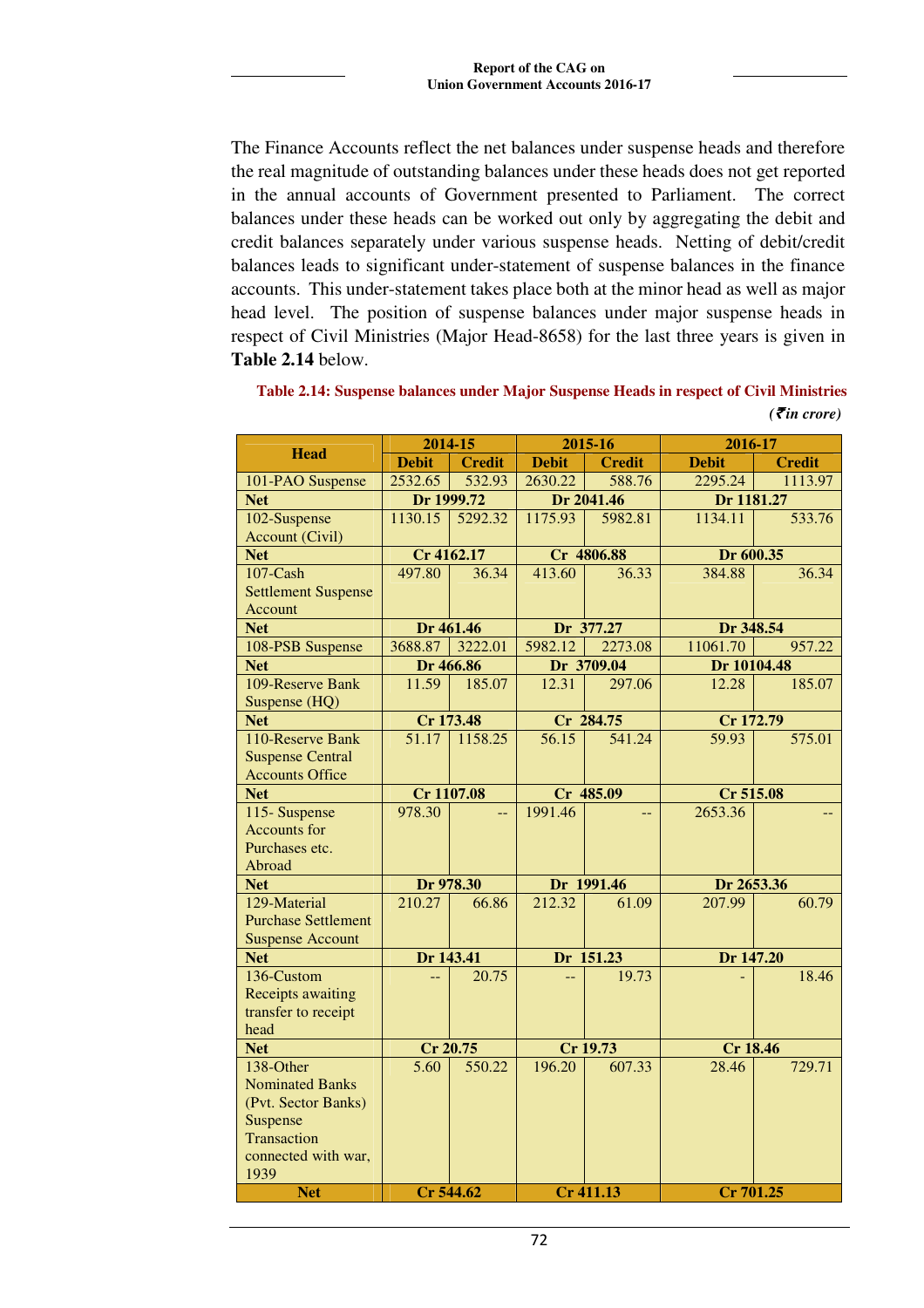It would be seen that debit balances under Suspense Account (Civil), three heads *viz.* PSB Suspense, RBI Suspense Central Account Office and Suspense Account for Purchases Abroad, have increased in 2016-17 over the previous year. Similarly, Credit balances under PAO Suspense, Reserve Bank Suspense Central Accounts Office and Other Nominated Banks Suspense Account have increased in 2016-17 over the previous year. The year-wise break-up of the balances outstanding under the suspense minor heads was not maintained by the CGA hindering effective monitoring of clearance of such balances.

#### **(a) PAO Suspense**

This minor head is operated for the settlement of inter-departmental and intergovernmental transactions arising in the books of PAOs under the Union Government, PAOs of the Union Territories and Accountants General. Transactions under this minor head represent either recoveries effected or payments made by an Accounts Officer on behalf of another Accounts Officer against whom the minor head 'PAO Suspense' has been operated. Credit under the head is cleared by 'minus credit' when cheque is issued by the Accounts officer in whose books initial recovery was accounted for. Debit under 'PAO Suspense' is cleared by 'minus debit' on receipt and realization of cheque from the Accounts Officer on whose behalf payments were made. Outstanding debit balance under this head would mean that payments have been made by the PAO on behalf of other PAO, which are yet to be recovered. Outstanding credit balance would mean that payments have been received by the PAO on behalf of other PAO, which are yet to be paid.

At the end of March 2017, outstanding debit and credit balances under this head were  $\bar{\xi}$  2,295.24 crore and  $\bar{\xi}$  1,113.97 crore respectively. Thus, an aggregated balance of  $\bar{\mathfrak{c}}$  3,409.21 crore was awaiting clearance from this head.

The outstanding balances were mainly from Department of Supply  $\bar{\tau}$  1,060.28 crore (Debit), Ministry of External Affairs  $\bar{z}$  575.60 crore (Debit), Department of Atomic Energy  $\bar{\tau}$  172.80 crore (Credit), Department of Space  $\bar{\tau}$  504.13 crore (Credit) and Ministry of Road Transport & Highways  $\bar{\xi}$  407.25 crore (Credit) indicating the payment made (Debit) or received (Credit) by these Departments/ Ministries on behalf of other PAOs which were yet to be recovered/ paid by them as on 31 March 2017. The heavy debit and credit balances under PAO suspense indicated significant control deficiencies.

# **(b) Suspense Accounts (Civil)**

This transitory minor head is operated for accounting of the transactions which cannot be taken to the final head of expenditure or receipt for want of certain information/ documents *viz*. vouchers and challans. This minor head is credited for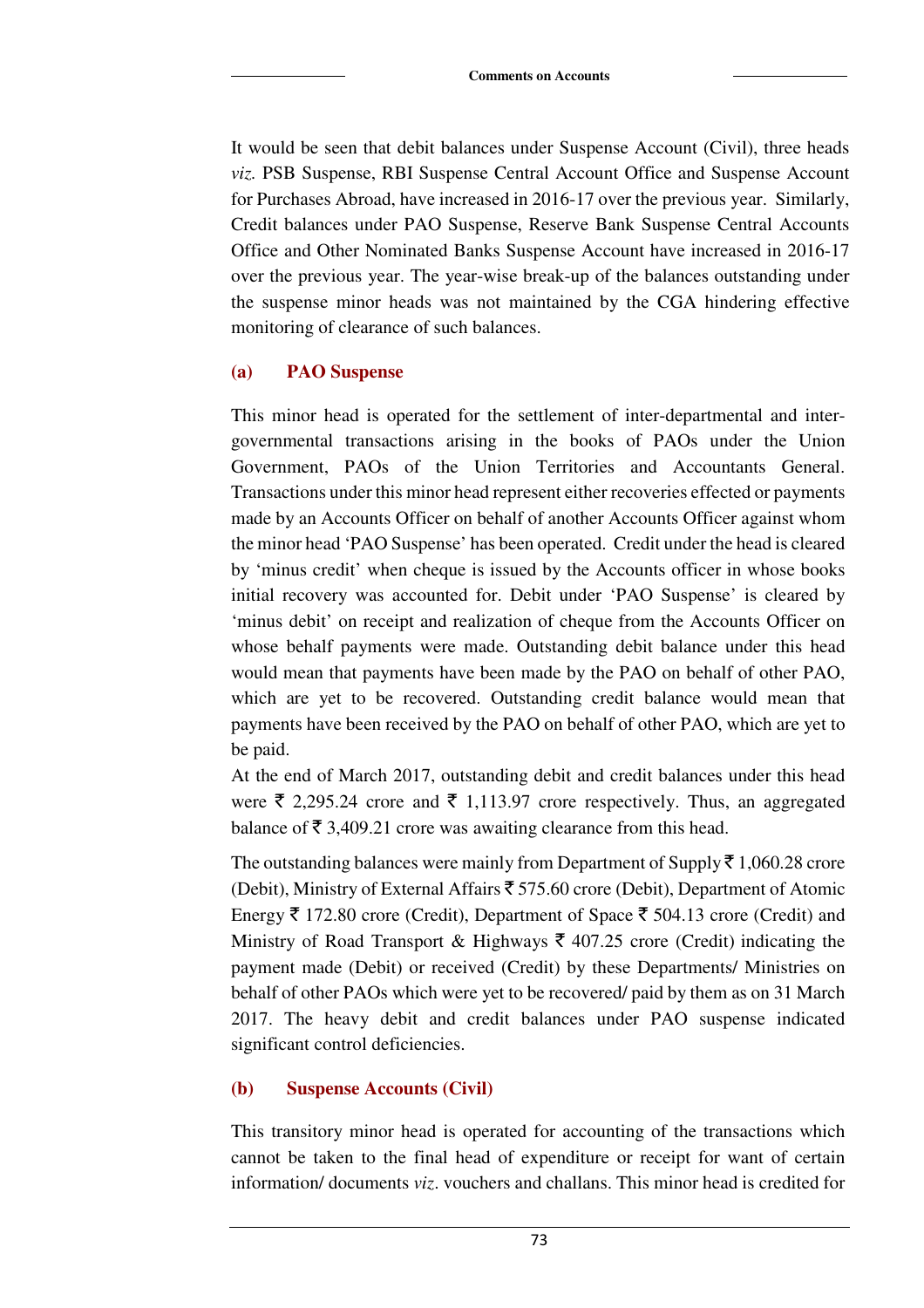recording receipts and debited for expenditure incurred. On receipt of the requisite information/ documents, the minor head is cleared by minus debit or minus credit by per contra debit or credit to the concerned minor/sub-minor /minor heads of accounts. Outstanding debit balances under this head would mean payments made, which could not be debited to final expenditure head for want of details like vouchers, etc. Outstanding credit balance would mean amounts received which could not be credited to the final receipt head for want of details.

The outstanding balance under this minor head as of 31 March 2017 was  $\bar{\xi}$  533.75 crore (Credit) and  $\bar{\xi}$  1,134.11 crore (Debit). An aggregated balance of  $\bar{\xi}$  1,667.86 crore was required to be handled individually for settlement. The major balances outstanding pertained to Information and Broadcasting  $\bar{\tau}$  20.34 crore (Credit), Department of Supply  $\bar{\xi}$  596.92 crore (Debit), Ministry of External Affairs  $\bar{\xi}$  333.31 (Credit) and High Commission  $\bar{\bar{\xi}}$  435.76 crore (Debit).

### **(c) Cash Settlement Suspense Account**

In accordance with the instructions contained in Note (4) below the Major Head 8658.00.107- Cash Settlement Suspense Account in the list of Major Minor Head of the Accounts and instructions issued by Ministry of Finance, year after year in this regard, Central PAOs (except Cabinet Secretariat) are not permitted to operate the minor head 8658-00-107-Cash Settlement Suspense Account. As per above cited provisions, it should have been ensured that no new accretions appeared under this head during 2016-17 but old items could be cleared by operating the minor head. Further, it was also instructed to all accounting authorities that all accumulation under this minor head be cleared till the end of financial year 2016-17.

The outstanding balance under this minor head as of 31 March 2017 was  $\bar{\tau}$  384.88 crore (Debit) and  $\bar{\xi}$  36.34 crore (Credit). An aggregated balance of  $\bar{\xi}$  421.22 crore was required to be handled individually for settlement, which had not been booked to the final heads of account. The major balances outstanding pertained to Ministry of Urban Development  $\bar{\xi}$  153.63 crore (Debit) and NCT, Delhi  $\bar{\xi}$  177.49 crore (Debit).

However, it was noted that balances were lying outstanding against 31 accounting authority under this minor head which were to be cleared by the end of financial year 2016-17. Over and above clearing the outstanding, Ministry of Urban Development and the NCT Delhi were operating the suspense balances, which is a contravention of the instructions issued by Ministry of Finance.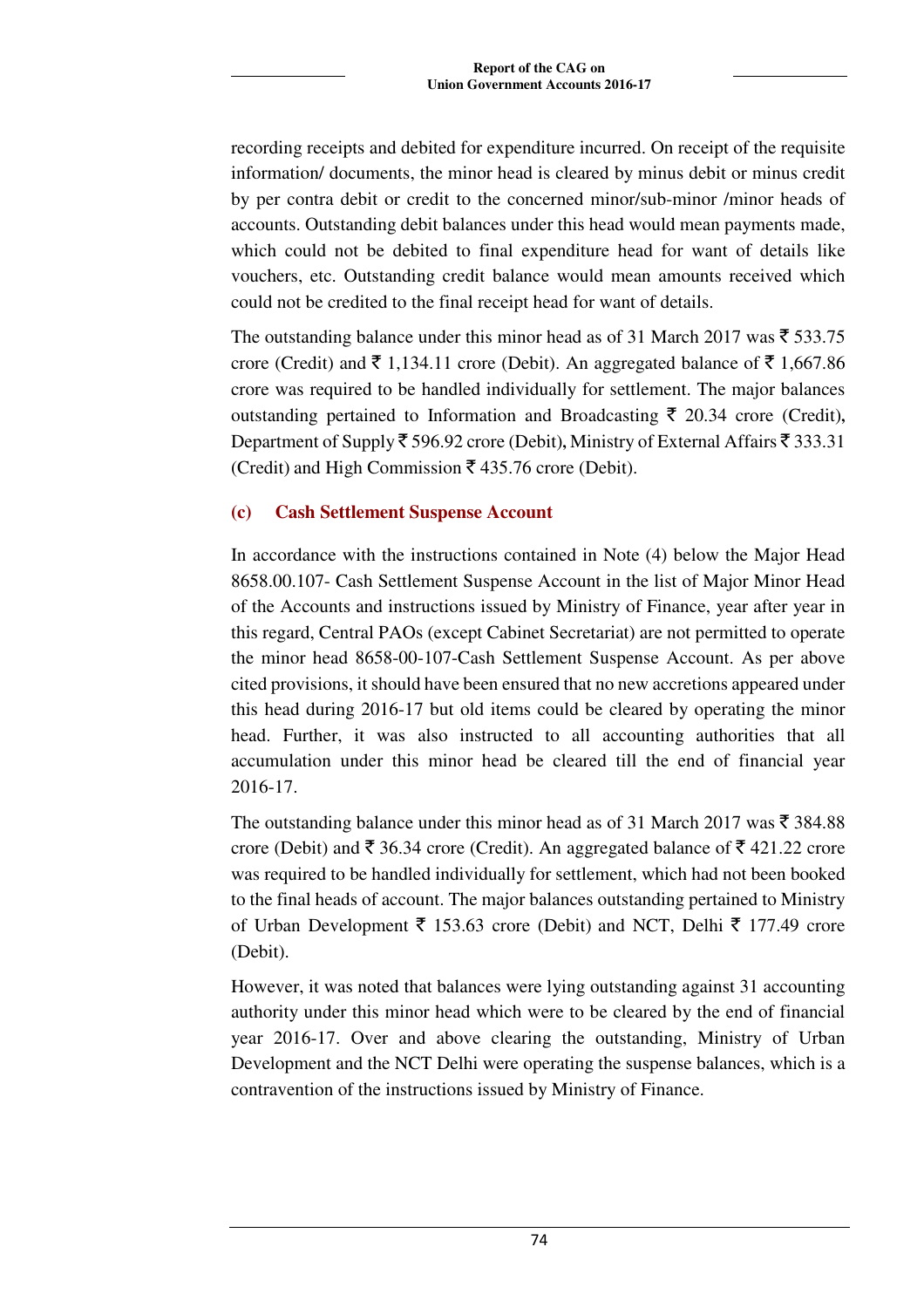#### **(d) Suspense Account for purchases abroad**

The minor head 'Suspense accounts for purchases abroad' is operated in the books of the (CAA&A), Ministry of Finance (Department of Economic Affairs). The Government advises the donor to make payments directly to the supplier abroad against the supplies made to the project authorities/ importers and an equal amount is kept under the suspense head till the payment is received from the concerned line Ministry/Importer. The debit balance under this head indicates the amount, which is yet to be recovered from the importers/project authorities, although the Government has already made the payment for these imports.

In 2016-17, the outstanding debit balance under this head was  $\bar{\tau}$  2,653.36 crore. Major debtors as on 31 March 2017 were Pyrites, Phosphates and Chemicals Ltd.  $\bar{\xi}$  24.95 crore and Coal India Ltd.  $\bar{\xi}$  23.18 crore. It was also observed that  $\bar{\xi}$  104.87 crore was outstanding from 38 organizations up to 2007. The details of outstanding amount is given in **Annexure-2.8.** 

It was noticed from the information made available by the CAA&A that subsequent payments had been made on behalf of various importers/project authorities while the payments for earlier purchases were still due from them. Concrete steps need to be taken by CAA&A for recovery of the outstanding amounts.

#### **(e) Public Sector Bank Suspense (PSB Suspense)**

In the Government accounting system, the designated banks conduct government business on behalf of the Reserve Bank of India. When a cheque is issued for payment of a bill, the amount is debited to the final head of account. When the cheque is encashed by a Public Sector Bank, it initially pays the amount from its own cash balance and then claims reimbursement from the Central Accounts Section (CAS), RBI Nagpur, which maintains the account of each ministry/department. Similarly, when government receipts are paid into the designated/ accredited bank, it passes on the proceeds to the Central Accounts Section RBI, Nagpur. As there is a time lag in booking of a government transaction carried out by the bank in government cash balances, the minor head 'Public Sector Bank Suspense' is operated in government books to account for the transitions awaiting settlement. Clearance of balances (both credit and debit) is required to be conducted within the minimum possible time. Otherwise, the cash balance of government with RBI would present an erroneous picture.

The outstanding PSB balance for the year ending March 2017 aggregated to  $\bar{\xi}$  11,061.70 crore (Debit) and  $\bar{\xi}$  957.22 crore (Credit). The aggregate balance of  $\bar{\tau}$  12,018.92 crore was required to be cleared at the end of March 2017.

The departments against which major balances were outstanding were Central Board of Direct Taxes (CBDT) (Expenditure) `471.64 crore (Credit)**,** Central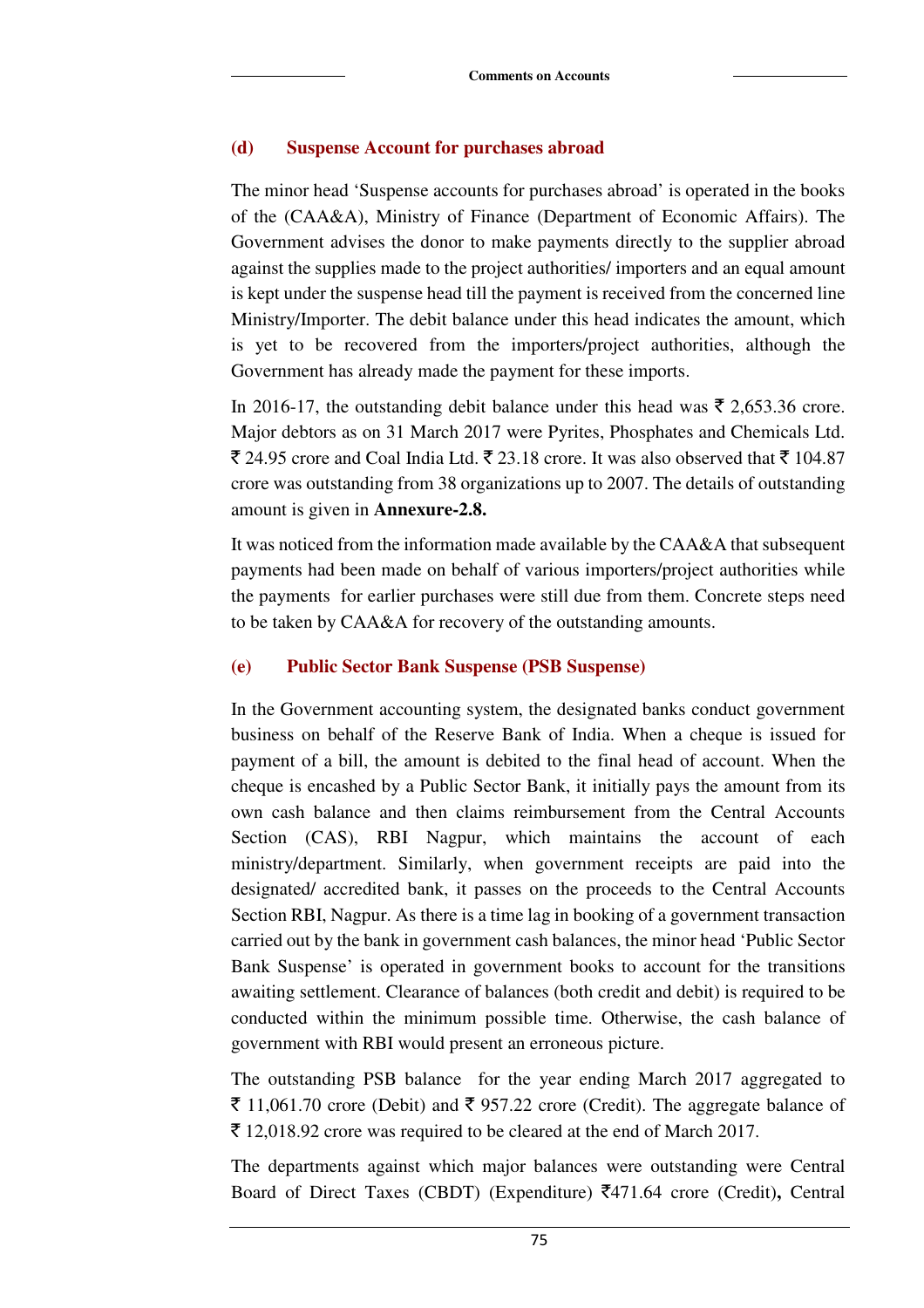Pension Accounting Office (CPAO)  $\bar{\tau}$  3,598.50 crore (Debit), Skill Development and Entrepreneurship  $\bar{\xi}$  975.75 crore (Debit), Department of Supply  $\bar{\xi}$  285.57 crore (Debit), Ministry of Road Transport and Highways  $\bar{\tau}$  300.01 crore (Debit), Central Board of Excise and Custom (CBEC)  $\bar{\xi}$  576.73 crore (Debit), Ministry of Minority Affairs  $\bar{\tau}$  1,165.51 crore (Debit), Ministry of Health & Family Welfare  $\bar{\tau}$  233.25 crore (Debit), Ministry of Culture  $\bar{\tau}$  368.47 crore (Debit), Department of Coal  $\bar{\xi}$  218.41 crore (Debit), Ministry of Information & Technology  $\bar{\xi}$  813.33 crore (Debit), Social Education & Literacy  $\bar{\xi}$  191.70 crore (Credit), Ministry of Youth Affairs & Sports  $\bar{\xi}$  126.87 crore (Debit) and Higher Education  $\bar{\xi}$  113.93 crore (Debit).

On further analysis, it was observed that there was an increase in closing balances of PSB Suspense in respect of Ministry of Minority Affairs, Central Pension Accounting Office, Central Board of Excise and Customs as brought out in **Table 2.15**. below.

|                                               |                                  |                |                     | $(\bar{\bar{\mathbf{z}}}$ in crore) |
|-----------------------------------------------|----------------------------------|----------------|---------------------|-------------------------------------|
| Name of<br><b>PAO/Department</b>              | <b>Opening</b><br><b>Balance</b> | <b>Receipt</b> | <b>Disbursement</b> | <b>Closing</b><br><b>Balance</b>    |
| <b>Ministry of Minority</b><br><b>Affairs</b> | 68.29                            | $(-)1235.93$   | $(-)2.13$           | $(-)1165.51$                        |
| <b>CPAO</b>                                   | 780.82                           | $(-)4421.81$   | $(-)$ 42.49         | $(-)3598.50$                        |
| <b>Central Board of Excise</b><br>and Customs | $(-)527.08$                      | $(-)118.30$    | $(-)68.65$          | $(-)576.73$                         |

**Table 2.15: Increase in the Debit balances under Public Sector Bank**

The Ministry of Minority Affairs stated (September 2017) that the balance increased due to payment /authorizations made by PAO during last week of the financial year. Balances lying under this head were due to non-timely incorporation of e-scroll of DBT payment because of technical error on the part of Bank/PFMS. Matter was pursued with the bank for reconciliation.

The Central Pension Accounting Office accepted (September 2017) that the facts and stated that efforts are being made to minimize the suspense balances.

The CBEC stated (September 2017) that there was not much increase under this head.

# **(f) Reserve Bank Suspense, Central Accounts Office (CAO)**

This minor head is operated in the books of the Union Government for payments of loans, grants-in-aid, share of income tax and share of union excise duty to the state governments. When the payment is authorized, the respective expenditure head is debited and credit is afforded to this suspense head. On receipt of monthly statement of accounts from RBI adjusting the account of Union Government, the MH 8675-Deposits with RBI – 101 - Central Civil is cleared by minus credit. At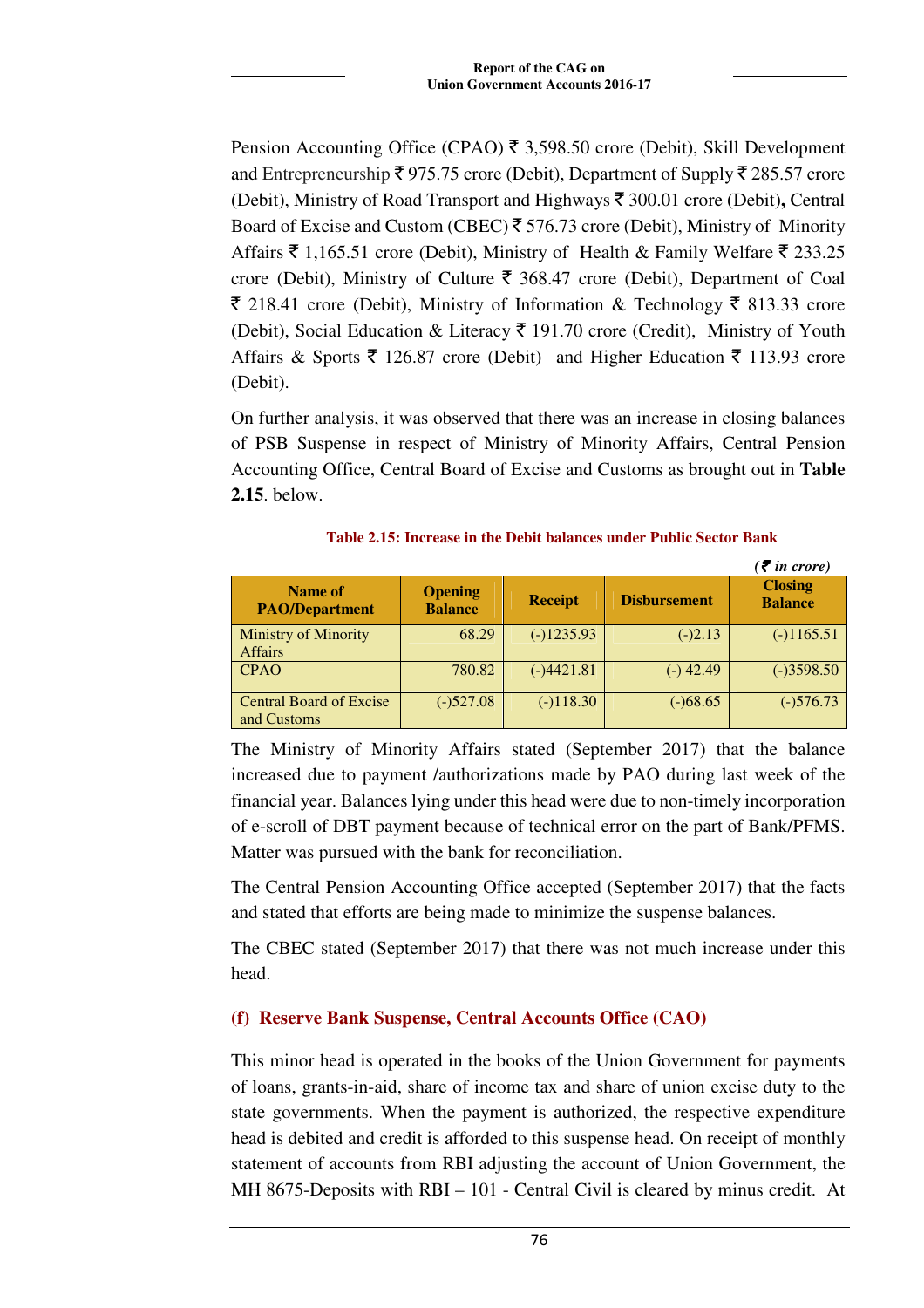the time of repayment of loan and payment of interest thereon by the State Government, this suspense head is debited by crediting the loans/interest head. On receipt of monthly statement of accounts from RBI Central Accounts Section (CAS), Nagpur**,** minus debit is effected by contra debit to the MH '8675-Depostis with RBI-101-Central Civil'.

The outstanding balances under this minor head as on 31 March 2017 was  $\bar{\tau}$  59.93 crore (Debit) and  $\bar{\xi}$  575.01 crore (Credit) with aggregated balance of  $\bar{\xi}$  634.94 crore to be cleared by the end of March 2017. The outstanding RBI (CAO) suspense balances were mainly against the Ministry of Shipping  $\bar{\tau}$  367.99 crore (Credit), Ministry of Commerce  $\bar{\tau}$  115.00 crore (Credit), Department of Supply  $\bar{\tau}$  37.68 crore (Debit) and Ministry of Road Transport and Highways  $\bar{\bar{\xi}}$  8.19 crore (Debit).

Thus, accumulation of large suspense balances in the accounts led to mismatch of cash balance position in the books of the Union Government as depicted in Finance Accounts, in comparison to cash balance available in the books of Reserve Bank of India.

# **2.5.2 Large number of adverse balances under Debt, Deposit and Remittance (DDR) Heads**

Adverse balances are negative balances appearing under those heads of accounts, where there should not be a negative balance. For example, against the accounting head of any loan or advance, a negative balance will indicate more repayment than the original amount advanced.

In the Finance Accounts of the Union Government for 2016-17, there were 76 cases of adverse balances under debt, deposit and remittances heads as given in **Annexure-2.9**. Eight cases became adverse during 2016-17 and remaining 68 cases were outstanding from earlier years. These included 38 cases outstanding for more than one year up to five years, 10 cases for more than five years up to 10 years and 20 cases for more than 10 years old.

Though the adverse balances in the Finance Accounts were qualified by the CGA through footnotes that the adverse balances were under investigation but the findings of such investigations by the CGA and its subordinate offices and efforts made to clear them were not made available to audit.

The CGA stated (October 2017) that the Principal Pay and Accounts Offices of Ministries/Departments were instructed to review and liquidate/clear the adverse/suspense balances under various heads. It was added that while reviewing of the material of Finance Accounts for the year 2016-17 they were asked to clear the adverse balances under DDRs heads.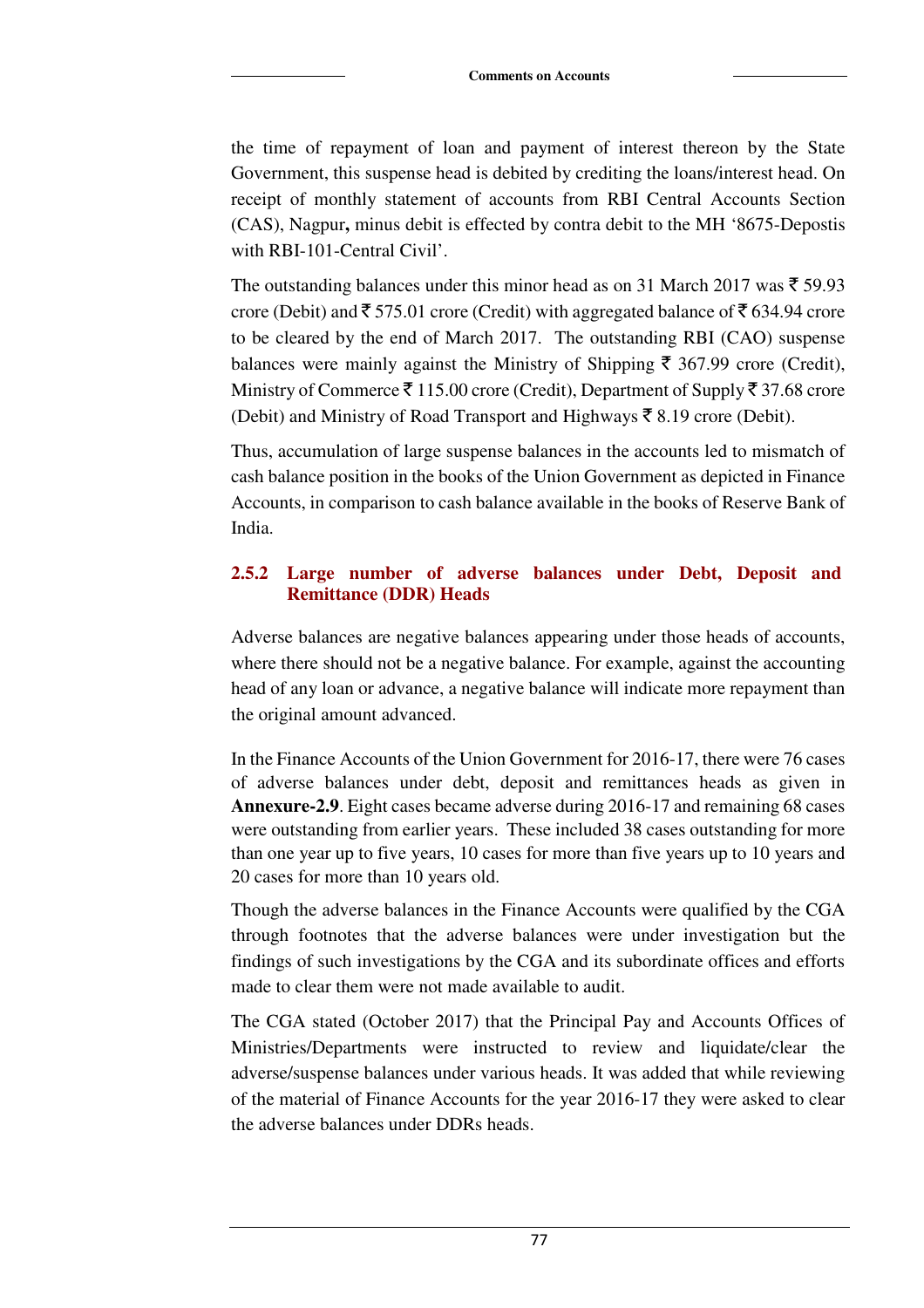# **2.5.3 Outstanding balances under the head 'Cheques and Bills'**

This head is an intermediary accounting head for initial record of transactions which are eventually to be cleared. Under the scheme of departmentalization of accounts, payment of claims against Government is made by Pay and Accounts Offices of different Ministries/Departments by cheques drawn on branches of RBI or accredited banks.

When claims are preferred in the appropriate bill form to the PAO/Departmental officer, the payment is authorized through issue of cheques after exercising the prescribed checks and recording of pay order. At the end of each month, the major head '8670 – Cheques and Bills' is credited by the total amount of the cheques delivered during the month. On receipt of date-wise Monthly Statements (DMS)/Monthly Statement of Balances from Public Sector Banks/(CAS) RBI, Nagpur showing the payments made by them against the cheques issued, the head '8670-Cheques and Bills' is minus credited and credit is afforded to the Suspense Head '8658.108-PSB Suspense'/ '8675.101-Deposits with RBI-Central Civil', as the case may be.

In the Finance Accounts for 2016-17, large balances were lying outstanding under the various minor heads of 'Cheques and Bills' as detailed in **Table 2.16** below.

|          |                                                  |               | $\overline{\mathcal{F}}$ in crore) |
|----------|--------------------------------------------------|---------------|------------------------------------|
| 8670.101 | <b>Pre-audit Cheques</b>                         | Credit        | 0.43                               |
| 8670.102 | Pay and Accounts Office Cheques                  | Credit        | 4466.07                            |
| 8670.103 | <b>Departmental Cheques</b>                      | Credit        | 2309.76                            |
| 8670.104 | <b>Treasury Cheques</b>                          | <b>Debit</b>  | 0.06                               |
| 8670.105 | <b>IRLA Cheques</b>                              | Credit        | 0.59                               |
| 8670.106 | <b>Telecommunication Accounts Office Cheques</b> | Credit        | 865.76                             |
| 8670.107 | <b>Postal Cheques</b>                            | Credit        | 20721.53                           |
| 8670.108 | <b>Railway Cheques</b>                           | Credit        | 4098.43                            |
| 8670.109 | <b>Defence Cheques</b>                           | Credit        | 649.74                             |
| 8670.110 | <b>Electronic Advices</b>                        | Credit        | 365.59                             |
| 8670.111 | Pay and Accounts Offices Electronic Advices      | Credit        | 6210.88                            |
| 8670.112 | Controller of Communication<br>Principal         | Credit        | 54.92                              |
|          | <b>Accounts Offices Electronic Advice</b>        |               |                                    |
| 8670.113 | <b>Treasury Electronic Advices</b>               | Credit        | 5.21                               |
| 8670     | <b>Cheques and Bills (Total)</b>                 | <b>Credit</b> | 39748.85                           |

**Table 2.16: Outstanding balances under the head 'Cheques and Bills'** 

Rule 45 of Central Government Account (Receipts and Payments) Rules, 1983 envisages that a cheque shall be payable at any time within three months from the date of issue. Further, Rule 47(2) envisages that cheques remaining unpaid for a period of six months after the month of their issue and not surrendered for renewal are to be reversed and cancelled by minus crediting '8670-Cheques and Bills' and minus debiting the functional major/minor head to which the expenditure was originally debited and amount is to be written back in the accounts.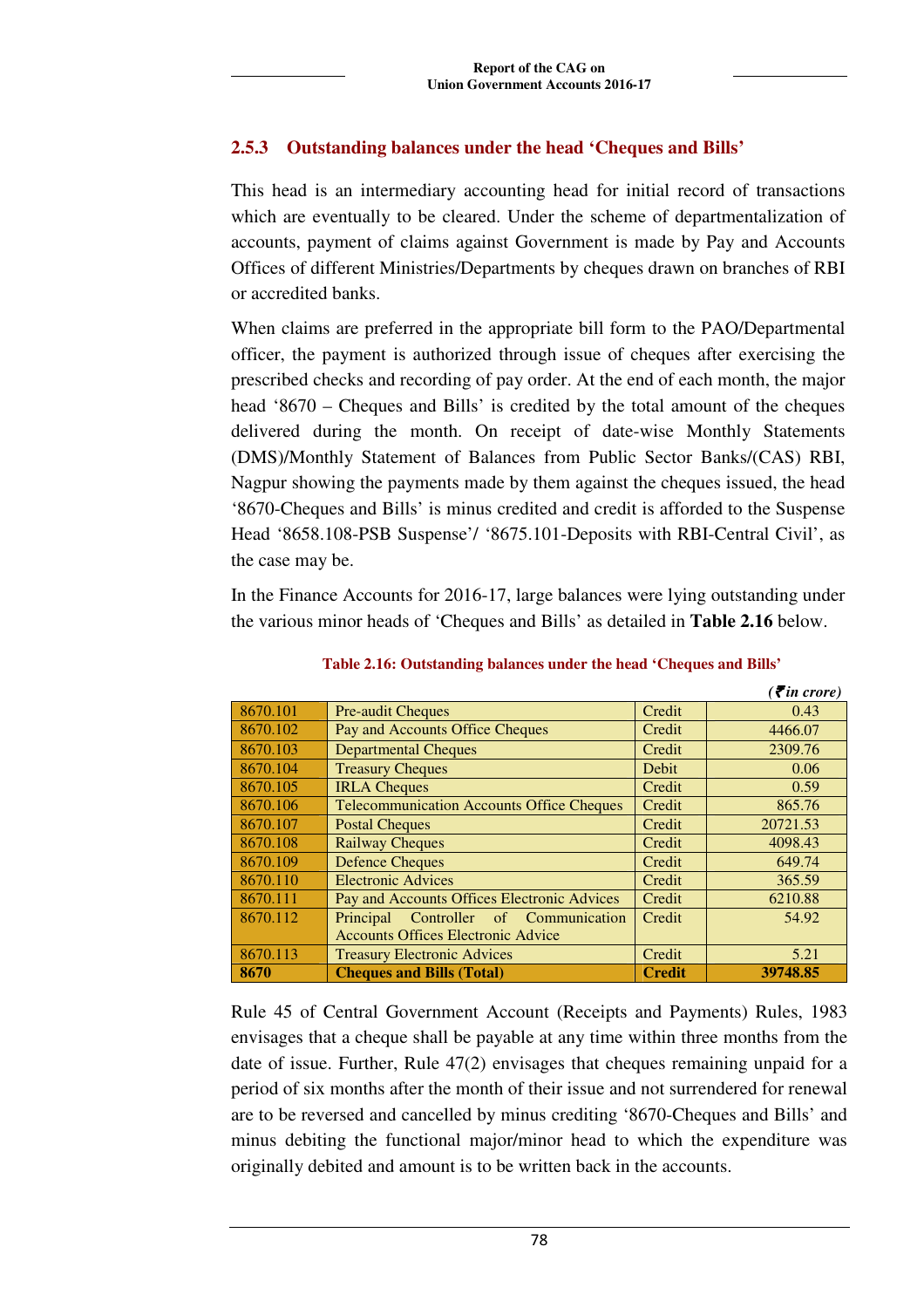Large outstanding amounts under different minor heads reflect that accounting authorities are not taking necessary action as required to be taken under the rules. To the extent the amounts are outstanding under the 'Cheques and Bills', the Government cash balance stands overstated and reflects an erroneous position.

Test check in the Principal Accounts Offices revealed that 3,425 cheques amounting to  $\bar{\tau}$  59.92 crore in Ministry of External Affairs, 40 cheques amounting to  $\bar{\xi}$  0.05 crore in Department of Supply, 965 cheques amounting to  $\bar{\xi}$  164.61 crore in Ministry of Road Transport and Highways and 13,191 cheques amounting to  $\bar{\tau}$  141.59 crore in Central Board of Excise and Customs remained unpaid for more than six months.

In the case of Ministry of Urban Development, the details of outstanding cheques for more than six months were not made available to audit.

The CGA stated (October 2017) that the Principal Pay and Accounts Offices of Ministries/Departments were instructed to review and liquidate/clear the adverse/suspense balances under various heads. It was further added that while reviewing the material of Finance Accounts for the year 2016-17, they were asked to clear the balances under Cheques and Bills.

#### **2.5.4 Review of balances not carried out by Principal Accounts Offices**

As per the Civil Accounts Manual, at the close of a financial year the PAOs shall review and verify the balances under various Debt, Deposit and Remittance (DDR) heads to ascertain whether the correctness of the balances is accepted by the persons/parties by whom the balances are owed or to whom these are due. The accounting authorities are required to furnish annually by 15 September of each year to the Principal Accounts Office, a detailed statement showing the unreconciled differences and the cases where acceptance of balances are awaited. The Principal Accounts Office, in turn, is required to send a consolidated report of the Ministry/Department to the Controller General of Accounts by 15 October of each year. The purpose of conducting this review is to ascertain the quality of maintenance of various books of accounts and reconcile the figures of DDR.

In respect of civil departments, the review of balances for the years 2012-13, 2013-14, 2014-15, 2015-16 and 2016-17 was completed only in 48, 46, 45, 50 and 57 departments respectively out of a total 70 Principal Accounts Offices.

Large numbers of adverse balances in Finance Accounts for several years are reflective of the failure of the Principal Accounts Offices in carrying out timely reviews and take follow up action.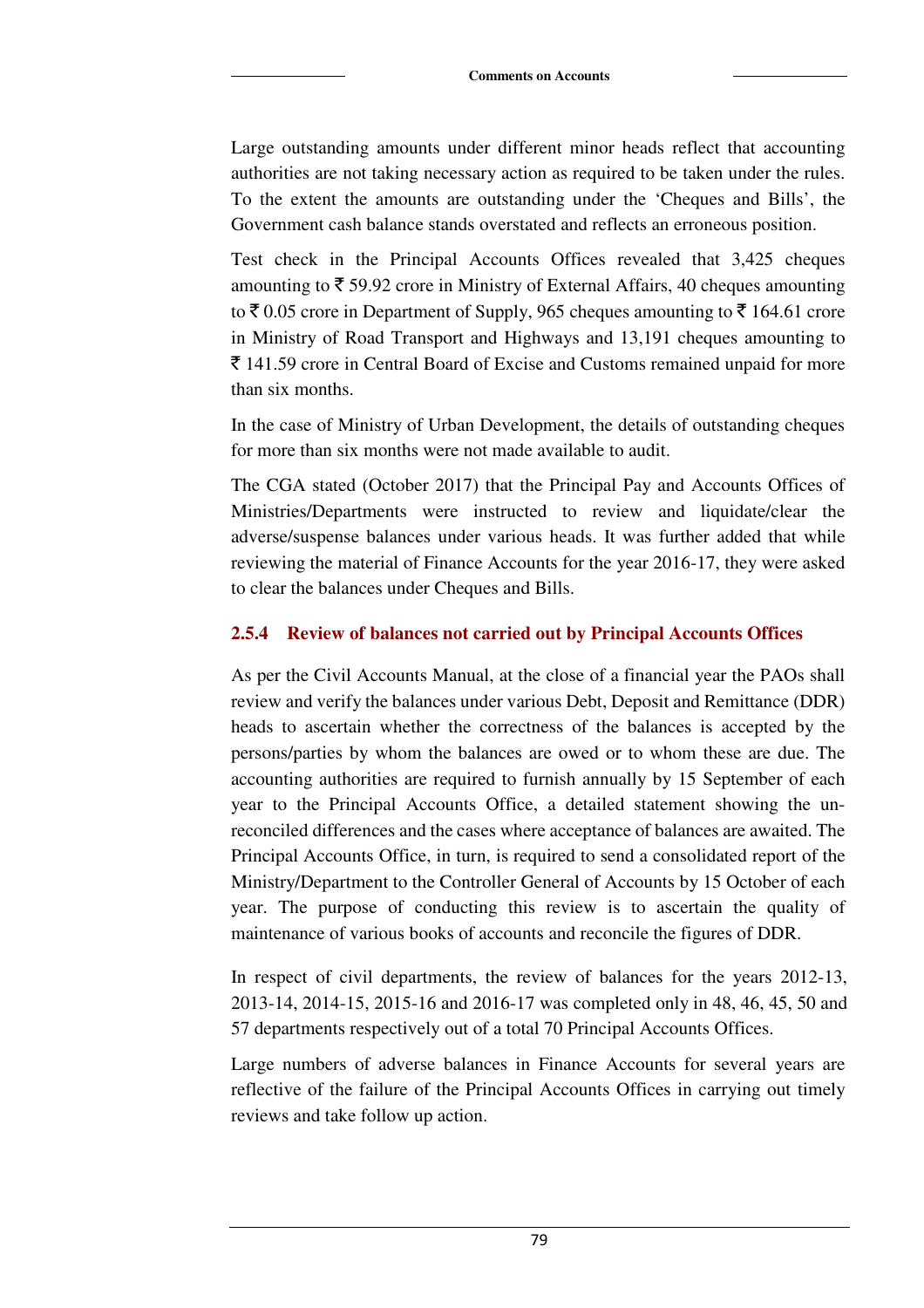#### **2.6 Departmentally managed Government Undertakings- Position of Proforma Accounts**

Rule 84 of the General Financial Rules, 2017, stipulates that departmentally managed government undertakings of commercial or quasi commercial nature will maintain subsidiary accounts and Proforma Accounts as may be prescribed by the Government in consultation with the Comptroller and Auditor General of India. The financial results of these undertakings are ascertained annually by preparing Proforma Accounts generally consisting of Trading Account, Profit and Loss Account and Balance Sheet. While the Government of India Presses prepare Proforma Accounts without Trading Account, Profit and Loss Account and Balance Sheet, the Department of Publications prepares only the Store Accounts.

Audit received information in respect of 81 departmentally managed Government undertakings of commercial or quasi commercial nature as contained in **Annexure 2.10**. Out of these, accounts were lying in arrears in 55 undertakings as of March 2017 as depicted in **Table 2.17** below.

| <b>Sl. No.</b> | No. of<br>undertakings | <b>Financial year of the account</b> | <b>No. of Years in</b><br><b>arrears</b> |
|----------------|------------------------|--------------------------------------|------------------------------------------|
|                | 31                     | $2015 - 16$                          |                                          |
|                | 14                     | 2012-13 to 2014-15                   | $2 - 4$                                  |
| 3.             |                        | 2008-09 to 2011-12                   | $5 - 8$                                  |
| 4.             |                        | $2007 - 08$ and before               | 9 years or more                          |
| <b>Total</b>   | 55                     |                                      |                                          |

**Table 2.17: Period for which Proforma Accounts are lying in the arrears** 

Proforma Accounts of 31 Undertakings were delayed for a period of one year. In respect of 14 Undertakings, accounts were delayed from two to four years. In case of Port Management Board, Andaman and Nicobar Islands, Ministry of shipping, the Proforma Accounts had not been prepared since the financial year 1991-92 onwards.

In the absence of availability of updated Proforma Accounts, the cost of services provided by these organisations, which are intended to be managed on commercial basis, could not be ascertained. It was also not possible to work out performance indicators like return on investment, profitability etc. for their activities.

# **2.7 Losses and irrecoverable dues written off/waived**

Rule 33 of the General Financial Rules, 2017, envisages that any loss or shortage of public moneys, departmental revenue or receipts, stamps, opium, stores or other property held by, or on behalf of, Government irrespective of the cause of loss and manner of detection, shall be immediately reported by the subordinate authority concerned to the next higher authority as well as to the Statutory Audit Officer and to the concerned Principal Accounts Officer, even when such loss has been made